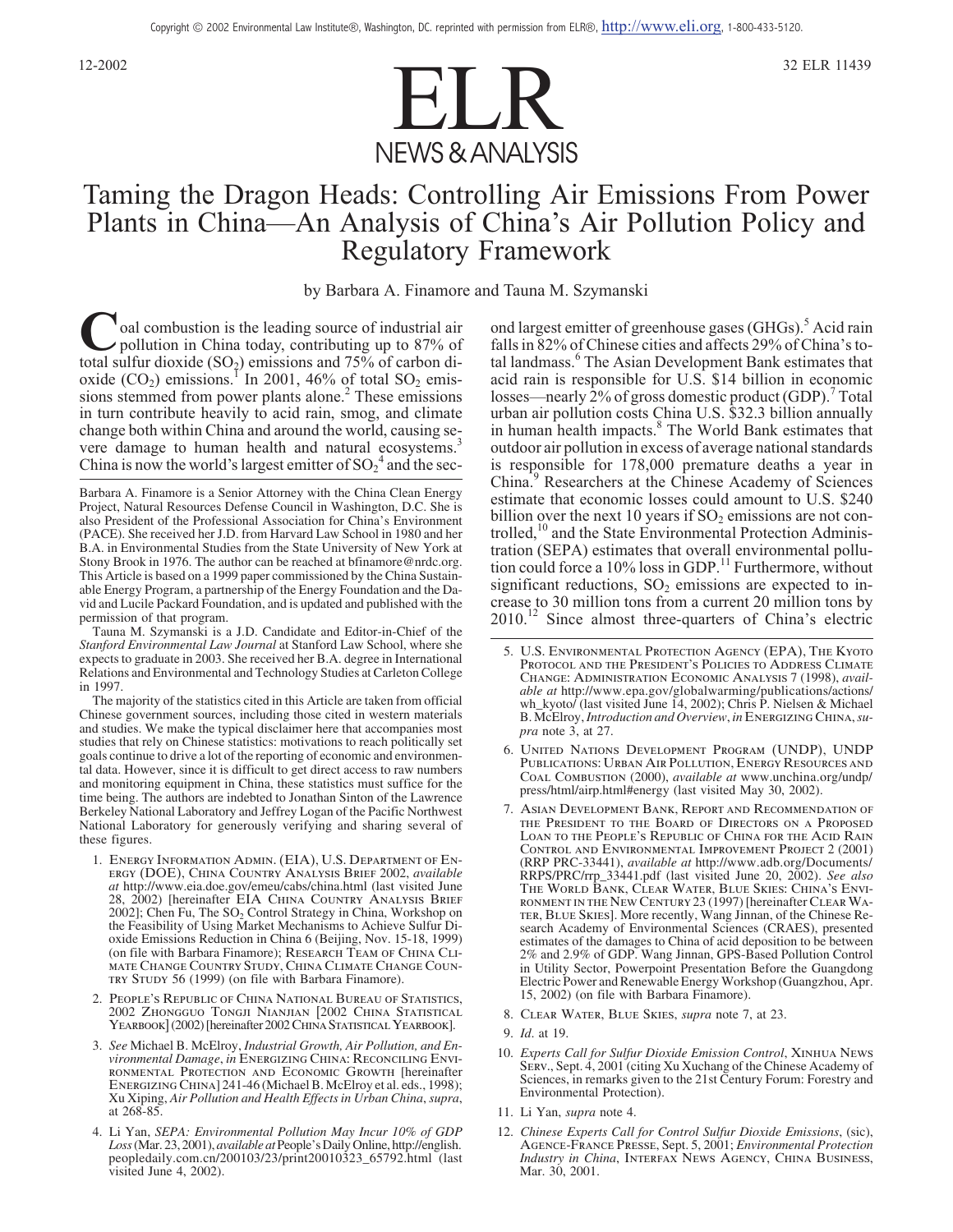power is derived from coal combustion, using about 60% of the country's coal, the power sector provides a model for examining China's overall industrial air pollution control.<sup>13</sup> Given the prominent role of electric power in China's rapidly growing economy<sup>14</sup> and its status as a sector targeted for reform and increased foreign investment by the central government,  $\frac{15}{15}$  studying ways to mitigate the sector's environmental impact is an essential undertaking in its own right.

China's electric power industry has played a fundamental role in its national economic development. Local governments have traditionally viewed power plants as "dragon heads" that, if properly fed and protected from reforms, would continue to yield substantial tax revenues and other benefits.<sup>16</sup> For many years, the central government focused on policies to facilitate the rapid development of the power sector, in some cases perhaps looking the other way when it came to enforcing environmental regulations on these plants. China's oldest power plants, as well as small ones built during the economic boom of the 1980s, typically highly polluting and inefficient, were kept in service as long as possible to help meet China's burgeoning demand for electricity.

In recent years, however, the gap between power supply and demand has narrowed, and in fact an oversupply of electricity and  $\cosh^{17}$  has led some of China's top leaders to seek ways to improve the power sector's energy efficiency and combat its severe environmental impacts. These efforts, however, must compete for attention with other national priorities that are equally urgent, deserving, and underfunded.<sup>18</sup> Even if consensus is reached at the central government level, translating national programs into action by local government and individual plants presents major challenges. Yet as China begins to restructure its electric utility industry, it has an important opportunity to put into place environmental and efficiency requirements that will encour-

- 13. *Coal Industry Advisory Board (CIAB), International En- ergy Agency (IEA), Coal in the Energy Supply of China: Report of the CIAB Asia Committee* 10, 20 (1999), *available at* http://www.iea.org/books/studies/1999/coalchina.pdf (last visited June 5, 2002) [hereinafter CIAB-IEA REPORT]; ValuAsia, Archives, Study 20, Value of Externalities Due to Electricity Generation, China, 1998, at http://www.geocities.com/Valuasia/studies/ study20.html (last visited May 31, 2002); Barbara Finamore et al., *Controlling China's Power Plant Emissions After Utility Restructuring: The Role of Output-Based Emission Controls*, 4 *Sinosphere J.* 15 (2002), *available at* http://www.chinaenvironment.net/sino.
- 14. The official GDP growth rate in 2001 was 7.3%. *SEPA, Quanguo Huanjing Tongji Gongbao* 2001 [*National Environmental Statistics Bulletin*] (2001), *available at* http://www.zhb.gov.cn/ bulletin/statistic/left.htm (last visited June 17, 2002) [hereinafter SEPA 2001 *Envtl. Statistics Bull.*]; *EIA China Country Analysis Brief* 2002, *supra* note 1.
- 15. Foreign investors in the power sector in the late 1990s have at times been scared away because power purchase agreements were not met. Jeffrey Logan, Electric Power and Climate Change in China: Current Context and Future Growth Options, Powerpoint Presentation Before the Regional Electrification Initiative Workshop, EPRI, (Washington, D.C., June 7, 2002) (materials on file with Barbara Finamore).
- 16. Michel Oksenberg, Remarks at Power Sector Regulatory Reform in China: Workshop on Encouraging Energy Efficiency and Renewable Energy (Beijing, Nov. 8, 1999).
- 17. *EIA China Country Analysis Brief* 2002, *supra* note 1.
- 18. Kenneth Lieberthal, *China's Governing System and Its Impact on Environmental Policy Implementation*, 1 *China Env't Series* 3, 6 (Working Group on Environment in U.S.-China Relations, The Woodrow Wilson Center ed., 1997).

age a long-term shift in investment toward cleaner generation resources.

Significant progress has been made in controlling air pollution in China over the past five years, both on the policy and legal fronts, and in practice. To cite a famous example, one of China's dirtiest provincial capitals, Lanzhou, in Gansu Province, which was once invisible in satellite photos, has reduced its  $SO_2$  emissions by 2,100 tons since 1998.<sup>19</sup> China's Tenth Five-Year Plan for the Environment, released in December 2001, announced that  $SO<sub>2</sub>$  emissions nationwide were 19.95 million tons,<sup>20</sup> down almost  $16\%$ from a peak of 23.7 million tons in 1995. They declined a further  $2.4\%$  in 2001 to 19.48 million tons.<sup>21</sup> SEPA reported in its recently released *2001 State of the Environment Report* that there was little overall change in air quality last year, although only 2.9% of 341 monitored Chinese cities had Level I (excellent) air quality, while 66.6% had Level III (poor) or worse air quality.<sup>22</sup> Much of the progress gained between 1995 and 2000 is now known to owe to the economic slowdown and shutdown of highly polluting and inefficient power plants and other coal-intensive industrial entities, as well as to energy efficiency and emission control efforts. $\frac{3}{2}$ 

During the summer of 2001, several U.S. reports revealed to the world's surprise that China's climate change-inducing CO2 emissions had fallen since 1998 despite continued economic growth.<sup>24</sup> Nevertheless, expected increases in gross coal use over the next 20 years are expected to drive China's GHG emissions, particularly  $CO_2$ , up 5.5% a year through 2020 from 1999, faster than any country.<sup>25</sup> Since about

- 19. *"Invisible City" Alleviates Air Pollution*, *Xinhua Gen. News Serv.*, Nov. 27, 2001. Lanzhou's air pollution control measures include planting trees, switching to natural gas for fuel, and shutting down heavily polluting factories and power plants. *Id.*
- 20. *Guojia Huanjing Baohu Zongju et al. [State Environmental Protection Administration et al.], Guojia Huanjing Baohu "Shiwu" Jihua [China's Tenth Five-Year Plan (FYP) for the Environment]* 53 (2001) [hereinafter *China's Tenth FYP for the Env't*];*see also* SEPA, *Report on the State of the Environment in China* 2000 (2001), *available at* http://www.zhb. gov.cn/bulletin/soe2000/english/atmospheric/atmospheric\_e.htm (last visited June 5, 2002); U.S. Embassy Beijing,*China's Year 2000 "State of the Environment" Report* (June 2000), *at* http://www. usembassy-china.org.cn/english/sandt/SOTE4web.htm (last visited June 5, 2002).
- 21. SEPA 2001 *Envtl. Statistics Bull.*, *supra* note 14.
- 22. *China Issues Annual Report on Environment*,*People's Daily*, May 31, 2002, *available at* http://english.peopledaily.com.cn/200205/ 31/eng20020531\_96861.shtml (last visited June 5, 2002); U.S. Embassy Beijing, *State of the Environment 2001*, *Beijing Env't, Sci. & Tech. Update*, May 31, 2002, at 3, *available at* http://www. usembassy-china.org.cn/sandt/estnews053102.htm (last visited June 5, 2002).
- 23. Jonathan Sinton & David Fridley, *Hot Air and Cold Water: The Unexpected Fall in China's Energy Use*, 4 *China Env't Series* 5-6  $(2001)$ .
- 24. *See, e.g.*, Energy Information Admin., U.S. DOE, *Total Primary Energy Information, World Carbon Dioxide Emissions From the Consumption and Flaring of Fossil Fuels* (1991-2000), *at* http://www.eia.doe.gov/emeu/iea/tableh1.html (last visited June 3, 2002) (noting that China's carbon emissions from these sources decreased from 824 million tons of carbon equivalent (mmtce) in 1998 to 805 mmtce in 1999, 792 mmtce in 1999, and 775 mmtce in 2000); *see also* section entitled The Ninth- and Tenth-Year Plans, *infra*.
- 25. *EIA, U.S. DOE, International Energy Outlook* 2002, *Environmental Issues and World Energy Use* (2002) (DOE/EIA-0484), *available at* http://www.eia.doe.gov/oiaf/ieo/ environmental.html (last visited June 3, 2002); *EIA, U.S. DOE, International Energy Outlook* 2002 tbl. B10 (World Carbon Dioxide Emissions by Region, High Economic Growth Case,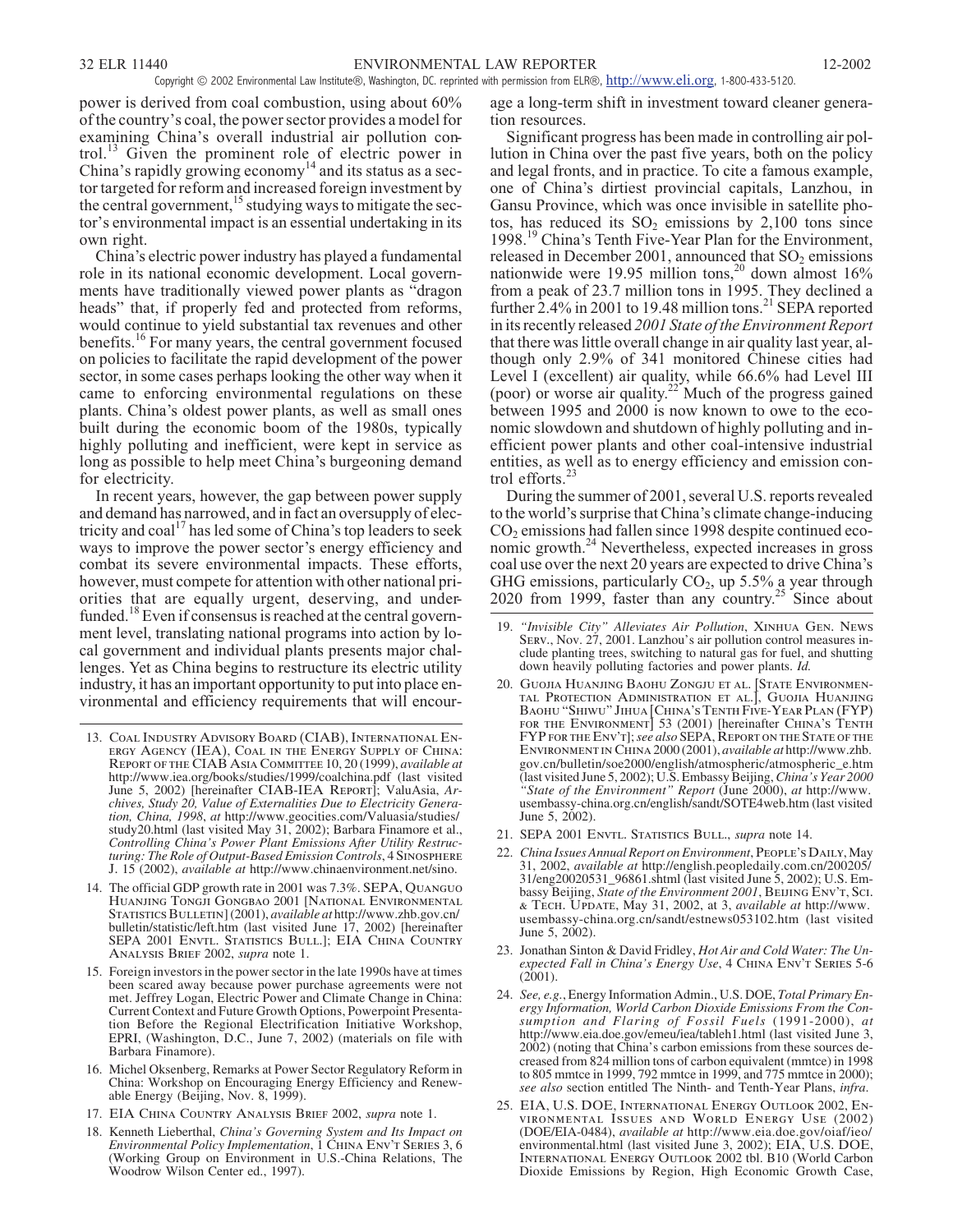three-quarters of China's carbon emissions come from the industrial sector, focusing on the carbon-intensive power sector to reduce conventional air pollutants brings the added benefit of reducing climate impacts.<sup>26</sup>

This Article will review and analyze China's current efforts to improve the environmental performance and efficiency of its power sector. The main focus will be on  $SO_2$ emissions because controlling acid rain is one of China's top environmental priorities, as well as its primary air quality goal. Recent institutional and policy restructuring will be discussed as both a potential aid and obstacle to environmental mitigation in the power sector. Additionally, China is making a concerted effort to improve urban environmental quality, especially in and around Beijing in time for the 2008 Summer Olympics. During the bidding process, Beijing pledged to the International Olympic Committee that it would improve its ambient air quality to reach that of Paris.<sup>27</sup> Reducing power plant emissions in the acid rain-blighted urban areas will contribute significantly toward cleaning the air in time for China's much-anticipated international exposure and may provide something of a model for other Chinese locales, especially those most committed to attracting tourism and foreign investment.

# **Background on the Development of China's Power Sector**

China is working to improve power plant efficiency primarily through technological renovation and the closure of older small-scale plants. During the initial stages of power development in China, owing to limitations in technology, funding, and equipment, many power plants were small in scale (under 50 megawatts (MW)) with ordinary coal burning generators. In the 1980s, rapid increases in economic growth spurred the central government to open new lines of credit for infrastructure development to keep up with expanding business, the new consumer culture, and escalating power demands.<sup>28</sup> Dozens more small coal-fired power plants sprouted up around the country, and little attention was paid to process efficiency, pollution control, or economies of scale.<sup>29</sup> These small-size units (each between 6 and

1990-2020) (DOE/EIA-0484), *available at* http://www.eia.doe.gov/ ieo/tbl\_b10.html (last visited June 3, 2002).

- 26. *EIA China Country Analysis Brief* 2002, *supra* note 1.
- 27. Andrew Ness, *Blue Skies for the Beijing Olympics*, *China Bus. Rev.*, Mar./Apr. 2002, at 1, *available at* http://www.chinabusiness review.com/0203/ness.html (last visited Sept. 10, 2002). In addition, the Beijing Organizing Committee for the 2008 Olympic Games estimates that electricity use will increase from the current 31.8 billion kilowatt hours (kwh) to 50 billion kwh by 2005. *Id*. at 2.
- 28. *Zhao Jimin, Reform of China's Energy Institutions and Policies: Historical Evolution and Current Challenges* 17 (BCSIA Discussion Paper No. 2001-20, Energy Technology Innovation Project, Kennedy School of Government, Harvard University, Nov. 2001) ("price reforms and new funding mechanisms were introduced to attract non-governmental investment"); *Chi Zhang et al., Impact on Global Warming of Development and Structural Changes in the Electricity Sector in Guangdong Province, China* 8 (Institute for International Studies, Stanford University Working Paper, Mar. 2000), *available at* http://cisac.stanford.edu/docs/zhang.pdf (last visited June 7, 2002).
- 29. Small plants were dominant in this period because plants with a generating capacity under 300 MW did not require central government approval.

50 MW), which supplied about 37,000 MW—or 22% of total capacity—in  $1997$ ,<sup>30</sup> are highly inefficient, consuming over 200 grams more coal per kilowatt hour (kwh) than 300 MW plants.<sup>31</sup> These plants drove down China's overall thermal power plant energy efficiency to around 30%, compared to a 38% efficiency rate in Organization for Economic Cooperation and Development countries.<sup>32</sup>

During the worldwide economic slowdown in 1998 and 1999, China closed many of the smaller thermal power plants after an electricity oversupply problem became evident.<sup>33</sup> The State Council,<sup>34</sup> China's top executive body, ordered all single unit plants with a capacity below 25 MW to be shut down by December 31, 1999, and all plants with a capacity of less than 50 MW to be closed by 2003. A moratorium on new plants was also in effect until January 1, 2002.<sup>35</sup> However, many of China's small plants have remained open or have stealthily reopened after officially closing.<sup>36</sup> Thus, statistics in the power sector should be considered accordingly. U.S. national laboratory researchers routinely disregard official power and energy production statistics, noting that political motivations spur their

- 31. Zu Chengzhang et al., Overview of Institutional and Market Reforms and Future Prospects in China's Utility Sector (unpublished paper commissioned by the Energy Foundation's China Sustainable Energy Program, July 21, 1999) (on file with Barbara Finamore).
- 32. *Research Team of China Climate Change Country Study, China Climate Change Country Study*, *supra* note 1, at 227; *CIAB-IEA Report*, *supra* note 13, at 25. The IEA in 1999, calculated that the average thermal efficiency of coal-fired plants in China ranged from 27% to 29%, though current efficiency rate estimates for these plants are in the low 30s, with the government hoping to raise this to 40% early in this century. *Zhou Dadi et al., Developing Countries and Global Climate Change: Electric Power Options in China* 4 (prepared for the Pew Center on Global Climate Change, May 2000) (citing China Annual Energy Review, 1996), *available at* http://www.pewclimate.org/projects/pol\_china. ficiency for thermal powered plants in the West is around 35%. Personal Communications with Jeffrey Logan, Joint Global Change Research Institute, Battelle Memorial Institute/Pacific Northwest National Laboratory (June 19, ing the efficiency of boilers and other coal-fired plants by one-third could save 300-400 million tons of coal. *CIAB-IEA Report*,*supra* note 13, at 25.
- 33. *EIA China Country Analysis Brief* 2002, *supra* note 1.
- 34. The State Council, known in the West as China's Cabinet, oversees the "executive branch" ministries and commissions in China's bureaucracy. It is responsible for promulgating specific implementing measures and regulations on all topics under the basic laws passed by the National People's Congress (NPC). Generally, this task will be initiated by the sector-specific ministry or agency and then will be approved by the State Council.
- 35. *EIA China Country Analysis Brief* 2002, *supra* note 1.
- 36. *Jonathan Sinton et al., Status Report on Energy Efficiency Policy and Programs in China* 3 (Lawrence Berkeley National Laboratory, Energy Analysis Dep't eds., 1999). In order to strengthen its closure orders, the State Council has forbidden power grid enterprises to buy electricity from plants due to be closed and directed banks not to lend to them. It also ordered all small-scale plants within the two zones to burn fuel with less than  $1\%$  sulfur or take other SO<sub>2</sub> control measures before they are shut down. Ge Chazhong et al., SO<sub>2</sub> Control Measures in Power Sector in China [sic], Paper Presented at the Workshop on the Feasibility of Using Market Mechanisms to Achieve Sulfur Dioxide Emissions Reduction in China 10 (Beijing, Nov. 15-18, 1999) (on file with Barbara Finamore).

<sup>30.</sup> Jonathan E. Sinton & David G. Fridley, *What Goes Up: Recent Trends in China's Energy Consumption*, 28 *Energy Pol'y* 678 (2002), *available at* http://eetd.lbl.gov/EA/partnership/China/pubs/ up.preprint2.pdf (tbl.  $\bar{5}$ ) (last visited June 28, 2002).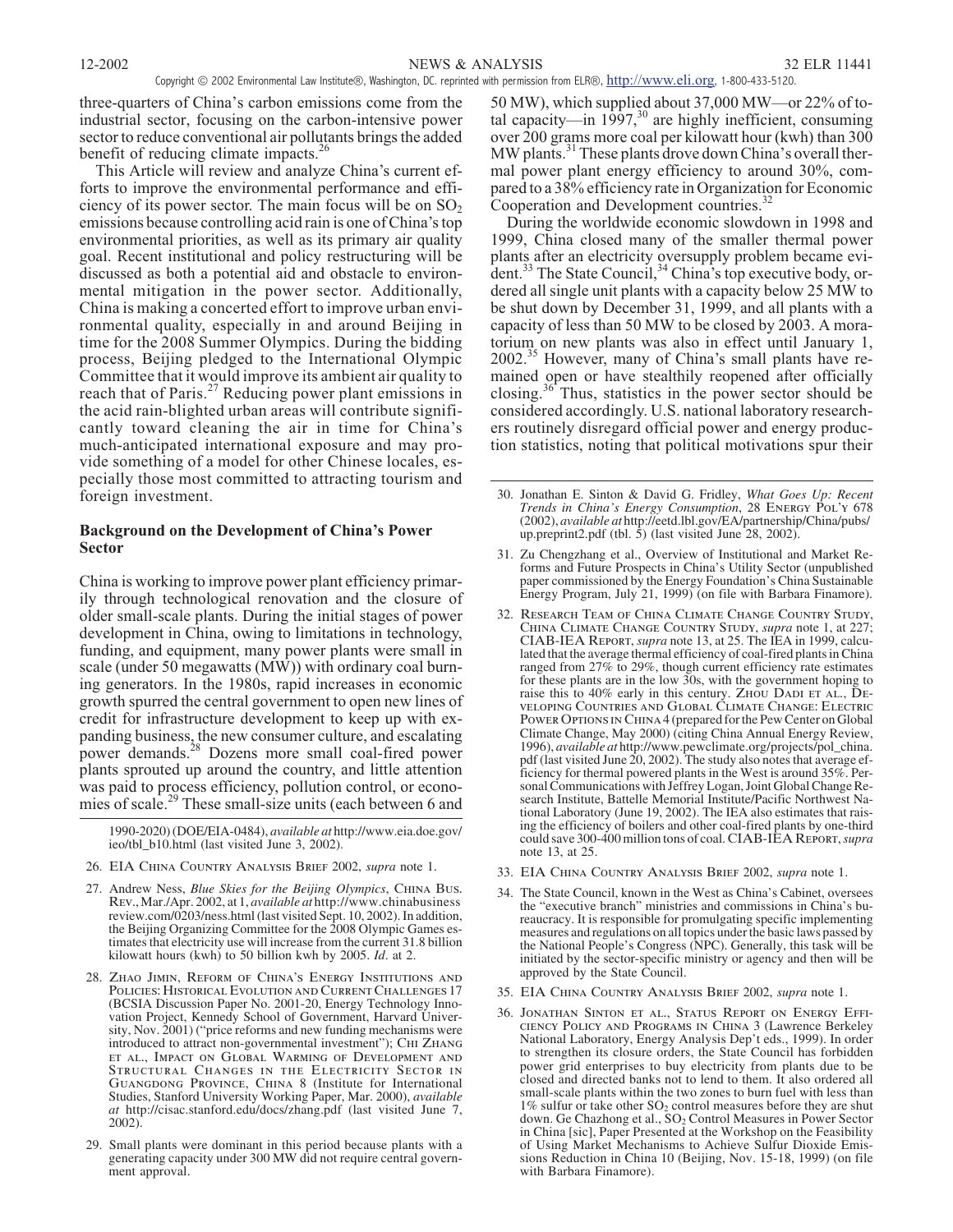adjustment, and instead rely on consumption to derive production figures. $37$ 

Overall average efficiency has almost certainly improved since the shutdowns, though precise figures are unavailable. In addition, new plants coming online in China are about 37% efficient, pushing up the overall average efficiency rate.<sup>38</sup> Average gross coal consumption rates for thermal power plants in China in 2000 were 363 grams per kwh (g/kwh) for units with above 6 MW generating capacity<sup>39</sup> (down already from 414 g/kwh in 1995),<sup>40</sup> compared to around a 320 g/kwh average for developed countries.<sup>41</sup> Large power plants with a generating capacity above 300 MW now account for about one-third of China's power plants.<sup>42</sup>

Over the past 20 years, power generation has grown faster than any other energy source in China, at an average rate of 7.8%.<sup>43</sup> By the end of 2001, China's total installed generating capacity was 338 gigawatts (GW), with 240 GW coming from thermal-generating units, contributing to 60% of China's coal consumption.<sup>44</sup> Total electricity generation in China at the end of 2001 was 1,487 terawatt hours (twh), $45$ with electricity consumption expected to grow 5.5% a year to 2020.<sup>46</sup> Under the Tenth Five-Year Plan, installed capacity should reach 390 GW by the end of  $2005.<sup>47</sup>$  China is constructing over 15 GW of new electricity capacity per year. The U.S. Department of Energy's (DOE's) Energy Infor-

- 37. Jonathan Sinton, Voluntary Agreements in China's Steel Industry: A Pilot Project in Shandong, Remarks at A Way Forward: Innovative Approaches for Addressing Industrial and Urban Environmental Problems in China (Stanford University, May 17, 2002) (notes on file with Barbara Finamore).
- 38. Jeffrey Logan, Electric Power and Climate Change in China: Current Context and Future Growth Options, Powerpoint Presentation Before the Regional Electrification Initiative Workshop, EPRI, (Washington, D.C., June 7, 2002); Personal Communications with Jeffrey Logan, *supra* note 32; *CIAB-IEA Coal Report*, *supra* note 13, at 25.
- 39. *National Bureau of Statistics, Zhongguo Gongye Jingji Tongji Nianjian* (2001) (Statistical Yearbook of China's Industrial Economy); Personal Correspondence with Jonathan Sinton, Law- rence Berkeley National Laboratory (June 2002).
- 40. *Clean Water Blue Skies*, *supra* note 7, at 49 (tbl. 4.2).
- 41. Li Guanghua, Department of Science and Environmental Protection, State Power Corporation, Restructuring China's Power Industry for Saving Resource and Protecting the Environment, Paper Presented at the Eighteenth Annual International Pittsburgh Coal Conference in Newcastle, NSW, Australia (Dec. 4, 2001), *available at* http:// www.engr.pitt.edu/pcc/2001plenary/LiGuanghuaPCC\_ Australia\_ presentation.pdf (last visited June 3, 2002).
- 42. Sinton & Fridley, *supra* note 30, at 9. According to the CRAES, the average coal consumption in coal-fired power plants in 1998 was 412 grams of standard coal/kwh, 25% higher than the world average of 317 grams of standard coal/kwh; Tang Dagang, Emission Standards of Air Pollutants for Power Plants, Power Sector Regulatory Reform in China, Paper Presented at the Workshop on Encouraging Energy Efficiency and Renewable Energy 9 (Beijing, Nov. 8, 1999) (on file with Barbara Finamore).
- 43. Sinton & Fridley, *supra* note 30, at 8. However, electricity generation was up 13.5% between 1999 and 2000, while installed power grew only 5.5%. *China Forecasts on Installed Power Capacity*, *Alexander's Oil & Gas Connections*, June 13, 2002 (citing *Jingji Ribao* [*Economic Daily*]), *available at* http://www.gasandoil. com/goc/frame\_nts\_news.htm (last visited June 13, 2002).
- 44. *China Forecasts on Installed Power Capacity*, *supra* note 43.
- 45. *Id*.
- 46. *EIA China Country Analysis Brief* 2002, *supra* note 1.
- 47. Personal Communications with Jeffrey Logan, *supra* note 32; Guanghua, *supra* note 41, at 2; *China Forecasts on Installed Power Capacity*, *supra* note 43.

mation Administration also predicts electricity consumption in a high economic growth case to rise to 3,602 twh by 2020, an average  $5.9\%$  growth a year.<sup>48</sup> Recognizing that coal will continue to comprise a large source of this generation (one official estimate puts it as high as  $83\%$  in  $2001$ ,<sup>49</sup> though others assume around three-quarters and declining), these figures urge that close attention be paid to adopting stringent emissions controls in the power sector as soon as possible, as well as incentives and programs for clean energy development.

China recently commenced a massive restructuring of its electric power sector that will ultimately create a market for independent and competitive power generation open to all investors.<sup>50</sup> China's main restructuring goals are to expand markets, reduce prices, introduce competitive pressure on power producers, develop the western regions of China, improve the environment, increase energy efficiency, and attract private investment.<sup>51</sup> This restructuring, launched in early 2002, focuses on the entire electricity production and distribution process, and plans are underway to improve transmission and distribution efficiencies and develop demand-side management programs.<sup>52</sup> The State Council announced in April 2002 that it will be breaking up the State Power Corporation  $(SPC)^{53}$  entirely by the end of the year, splitting it into regional grid operators and a few generating companies. The SPC currently owns about 45% of China's generating capacity and about 70% of transmission and distribution.<sup>54</sup> Some generating assets will be injected into existing independent power producers like Huaneng Power International and Beijing Datang Power.<sup>55</sup> In addition, the Chinese government is experimenting with bringing one transmission and distribution grid company public within the next year, the Southern Alliance, also known as the

- 48. *EIA, U.S. DOE, International Energy Outlook* 2002 tbl. B9 (World Net Electricity Consumption by Region, High Economic Growth Case, 1990-2020) (DOE/EIA-0484), *available at* http://www.eia.doe.gov/oiaf/ieo/tbl\_b9.html (last visited June 3, 2002).
- 49. *China Forecasts on Installed Power Capacity, supra* note 43.
- 50. Chengzhang et al., *supra* note 31, at 31-33.
- 51. David Moskovitz, Why Restructure the Power Sector? Powerpoint Presentation Before the Guangdong Electric Power and Renewable Energy Workshop (Guangzhou, Apr. 15, 2002) (conference materials on file with Barbara Finamore).
- 52. *See* Barbara Finamore et al., Demand-Side Management in China: Opportunities and Policy Options (July 2002) (unpublished paper, on file with Barbara Finamore).
- 53. The SPC, one of the largest state-owned corporations in China, was formed in 1997 to take over the business management of China's electric utilities from the former Ministry of Electric Power (MOEP). MOEP was disbanded and its governmental functions transferred to the State Economic and Trade Commission. This change was part of China's widespread institutional reforms in 1997 and 1998 to separate business management from the administrative and regulatory functions of government institutions. Chengzhang et al.,*supra* note 31. For further discussion of the SPC, see section entitled China's Efforts to Combat Air Pollution and Improve Power Plant Efficiency, *infra*.
- 54. *China to Split State Power Corp. Into Smaller Power, Grid Companies*, *Xinhua News Agency*, Apr. 12, 2002; *see also China to Split State Power Corp.*, *Alexander's Gas & Oil Connections*, Mar. 6, 2002, *available at* http://www.gasandoil.com/goc/company/cns21015.htm (last visited June 7, 2002); Jackie Horne, Editorial,*First Chinese Grid Co Mandates Jumbo IPO*, *FinanceAsia. Com*, Apr. 23, 2002, *available at* http://www.financeasia.com/ Articles/51185E7F-5258-11D6-81DF0090277E174B.cfm (last visited Sept. 30, 2002).
- 55. *China to Split State Power Corp.*, *supra* note 54.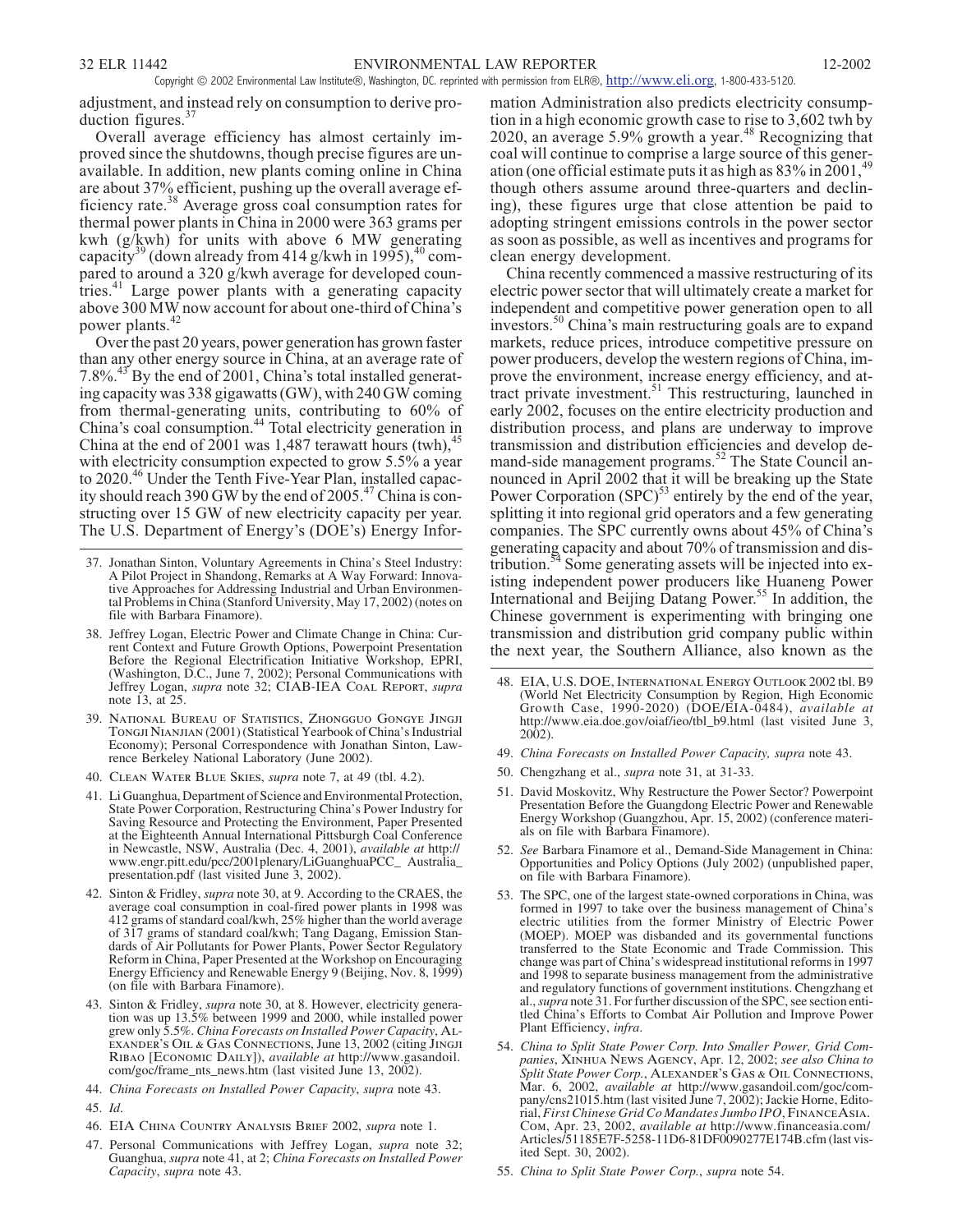Guangdong Grid Company.<sup>56</sup> The overall focus of the restructuring is to separate generation from transmission and distribution and to introduce competition into the generation side.

# **Air Pollution in China Today**

During summer and autumn 2001, respected researchers released several studies documenting a significant decrease in China's air pollution over the previous three years. The most conservative study described an  $8.8\%$  drop in  $CO<sub>2</sub>$  emissions from fossil fuel combustion between 1996 and 2000, even though GDP officially rose 35%.<sup>57</sup> This revelation was particularly interesting to many because it became apparent just months after U.S. President George W. Bush announced he would not be submitting the Kyoto Protocol on climate change to the U.S. Senate for ratification.<sup>58</sup> Some commentators emphasized the point that under the Kyoto Protocol, China, as a developing country, was not required to make *any* reductions in its GHG emissions, yet was seemingly doing more to mitigate the intensity of climate change than the wealthy United States. The studies, conducted separately by DOE's Energy Information Administration, the U.S. Lawrence Berkeley National Laboratory, Battelle Memorial Institute/Pacific Northwest National Laboratory, and the International Energy Administration, with two reports by the Natural Resources Defense Council, also emphasized reductions in  $SO_2$  emissions.<sup>59</sup>

Power plants were responsible for seven million tons of SO<sub>2</sub> emissions in 2000, or about 35% of China's total, and

- 58. Kyoto Protocol to the United Nations Framework Convention on Climate Change, Dec. 10, 1997, U.N. Doc. FCCC/CP/197/L.7/ Add.1,*reprinted in* 37 I.L.M. 22 (1998) [hereinafter Kyoto Protocol].
- 59. *EIA, U.S. DOE, International Energy Annual* 1999 tbl. H1 (World Carbon Dioxide Emissions From the Consumption and Flaring of Fossil Fuels, 1990-1999) (2001), *available at* http://www.eia.doe.gov/emeu/iea/carbon.html (last visited July 16, 2002); Sinton & Fridley, *supra* note 30; *Logan*, *supra* note 57, at 1 ("The reductions . . . are unprecedented for any developing or industrialized country"); Natural Resources Defense Council, *Second Analysis Confirms Greenhouse Gas Reductions in China* (Oct. 2001), *at* http://www.nrdc.org/globalWarming/achinagg.asp (last visited June 3, 2002) (citing data provided by Hiroyuki Kato, an energy analyst from the Economic Analysis Division of the International Energy Agency). *But see* U.S. Embassy Beijing, *The Controversy Over China's Reported Falling Energy Use* (Aug. 2001), *at* http://www.usembassy-china.org.cn/english/sandt/energy\_stats\_ web.htm (last visited June 3, 2002):

It is now widely acknowledged within China that the official statistics have overstated the decline in coal consumption.... If, as appears likely, China's energy use has been flat or grown only slightly since 1995 while economic output has grown 20-25 (not 36 percent), that would still be noteworthy, and good news for those who care about global climate change. It is important to note though, that much of the efficiency improvement has been achieved through one-off gains, such as closing redundant plants.

the percentage is rising. $60$  According to official statistics, power plant  $SO_2$  emissions rose to 46% of total  $SO_2$  emissions in  $2001$ ,  $61$  and some experts estimate they could comprise up to two-thirds of total emissions by the year 2010.<sup>62</sup> This pattern resembles U.S. experience over the last 50 years when the percentage of power plant  $SO<sub>2</sub>$  emissions rose from 10% to 67% of total emissions as households and transportation systems switched away from coal.<sup>63</sup> In Shanghai in the late 1990s, power plants were already responsible for  $72\%$  of SO<sub>2</sub> emissions.<sup>6</sup>

A significant source of air pollution is China's use of relatively low-quality coal that is largely unwashed. In addition, much of the coal burned has high sulfur content (greater even than 4% or 5%).<sup>65</sup> Very few power plants have installed flue gas desulfurization (FGD) equipment in China because of its high cost, although virtually every type of desulfurization technology has been demonstrated.<sup>66</sup> Similarly, although a handful of plants in China have installed continuous emission monitoring systems, only a few of them are in operation because of their high cost and the ambiguous role of monitoring in China's environmental regulatory system.<sup>67</sup> Many of the plants built before 1980 have relatively low smokestacks and are located near cities, contributing greatly to local air pollution.<sup>68</sup> Newer plants often rely on tall smokestacks to meet  $SO_2$  emission limits, exacerbating regional and transboundary pollution problems that are difficult to address under China's existing system of environmental regulation.<sup>69</sup>

China is taking active steps to increase the contribution of natural gas, renewables, and energy efficiency, or "negawatts," to the nation's energy mix in large part to address China's serious emissions problems. Yet until such time as the price of coal reflects its full economic, environmental, and societal cost, coal is likely to remain a primary resource for electricity generation for some time to come. The China Coal Field Geology Administration has introduced the concept of "effective coal resource supply capacity," which de-

- 61. 2002 *China Statistical Yearbook*, *supra* note 2.
- 62. Chen, *supra* note 1, at 6.
- 63. Participant Discussion, Workshop on the Feasibility of Using duction in China (Beijing, Nov. 15-18, 1999) (notes on file with Barbara Finamore).
- 64. *Clean Water, Blue Skies*, *supra* note 7, at 52.
- 65. *Id.* at 46; William P. Alford & Benjamin L. Liebman, *Clean Air, Clear Processes? The Struggle Over Air Pollution Law in the People's Republic of China*, 52 *Hastings L.J.* 703, 719 (2001) (citing Vaclav Smil, *China's Energy and Resources Uses: Continuity and Change*, 156 *China Q.* 935, 941 (1998)).
- 66. *Clean Water, Blue Skies*, *supra* note 7, at 50; Chen, *supra* note 1, at 6; Stephanie Ohshita, Cleaner Coal Technology Diffusion in China: Air Pollution Control and Economic Reform, Remarks at "A Way Forward: Innovative Approaches for Addressing Industrial and Urban Environmental Problems in China" (Stanford University, May 17, 2002) (notes on file with Barbara Finamore).
- 67. Meng Fan et al., Management and Monitoring of  $SO_2$  Emission Sources in China, Paper Presented at the Workshop on the Feasibility of Using Market Mechanisms to Achieve Sulfur Dioxide Emissions Reduction in China 16-17 (Beijing, Nov. 15-18, 1999) (on file with Barbara Finamore).
- 68. *Clean Water, Blue Skies*, *supra* note 7, at 50.
- 69. *Dadi et al.*, *supra* note 32, at 15.

<sup>56.</sup> Horne, *supra* note 54.

<sup>57.</sup> David G. Streets et al., *Recent Reductions in China's Greenhouse Gas Emissions*, 294 *Science* 1835, 1835 (2001) (noting that official figures for both GDP and coal consumption are unreliable and were revised downward after an initial claim of a 17% drop in fossil fuel-based CO<sub>2</sub> emissions). *See also* JEFFREY LOGAN, CHINA'S AIR *Pollution Down Dramatically, But Can It Last?* 2 (Pacific Northwest National Laboratory, Apr. 2001) (citing *Beijing State Statistical Bureau* 2000, *China Statistical Abstracts* 2000 [ZHONGGUO TONGJI ZHAIYAO], stating also that SO<sub>2</sub> and particulate emissions dropped by 20% from their peaks in the mid-1990s), *available at* http://www.pnl.gov/china/polldown.pdf (last visited May 30, 2002).

<sup>60. 2002</sup> CHINA STATISTICAL YEARBOOK, *supra* note 2; Personal Correspondence with Jonathan Sinton, Lawrence Berkeley National Laboratory (June 2002); Chen, *supra* note 1, at 2.; Chazhong et al., *supra* note 36, at 4.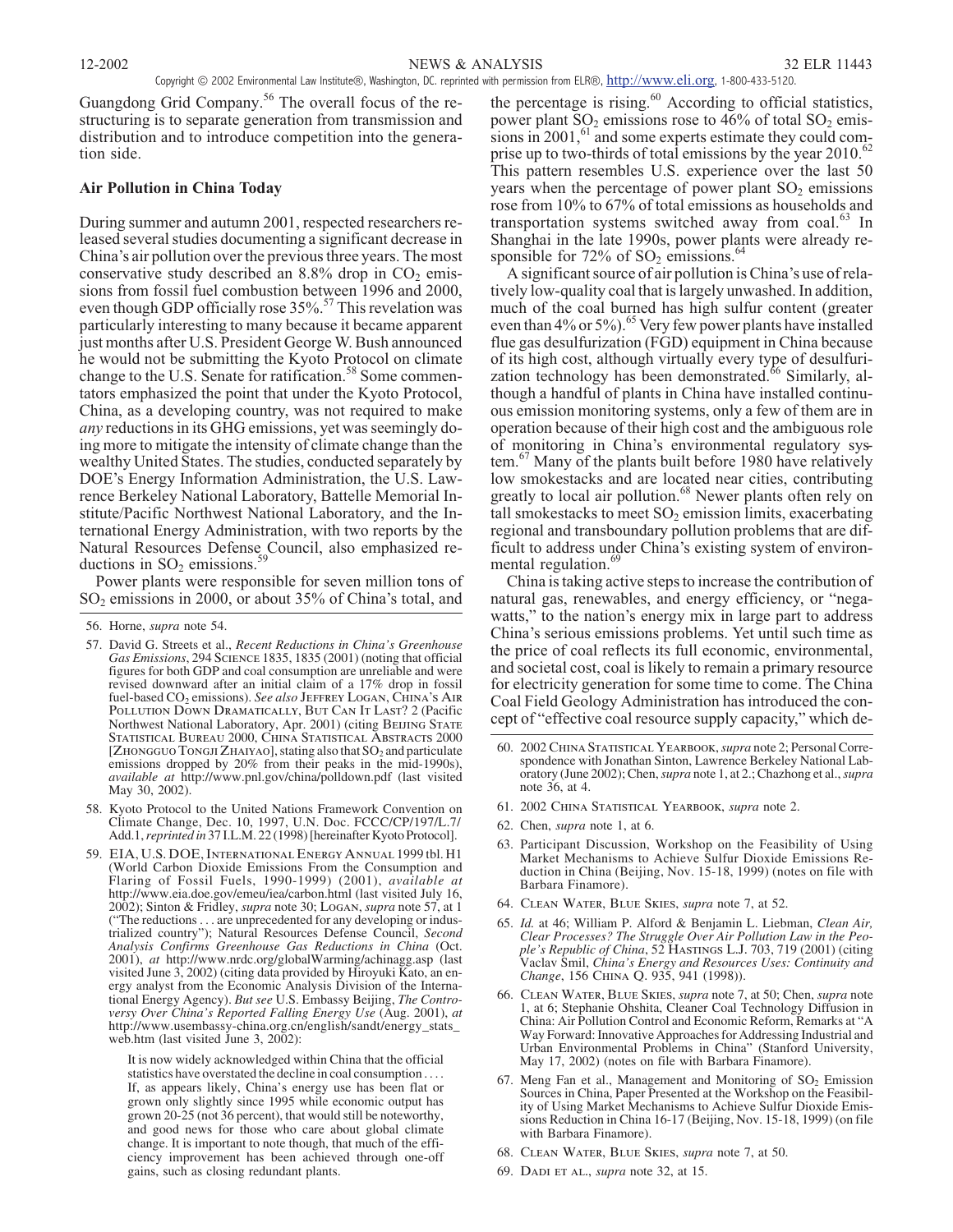fines exploitable coal resources in terms of technological feasibility, economic rationality, and compliance with relevant national environmental protection standards and practices. Using this measure, the Coal Field Geology Administration estimates that China's effective coal resource supply capacity in 2020 will be insufficient to satisfy demand.<sup>70</sup> In the meantime, the SPC, and its soon-to-be spinoff generating companies, is also experimenting with cleaner coal technologies like circulating fluidized bed combustion, FGD, and even integrated gasification combined cycle technologies.<sup>71</sup>

# **China's Efforts to Combat Air Pollution and Improve Power Plant Efficiency**

China's original environmental protection law, the Environmental Protection Law (Trial), was passed during the country's first wave of economic reforms and opening in 1979.<sup>72</sup> With a well-known history of heavy industrialism, the Chinese leadership recognized early on that air pollution was a significant threat to China's environment. The first law dedicated to this subject, the Air Pollution Prevention and Control Law (APPCL), was passed by the National People's Congress in 1987.

Many developing countries view their paths to economic wealth as necessarily accompanied by choking smog and other forms of environmental deterioration. They look upon the United States and western Europe and see efficient models of capitalism that disregarded environmental concerns until they reached a certain level of economic prosperity. There are very few examples of nations that developed and simultaneously protected their natural resources and maintained clean air and water. Environmental degradation is viewed by many in China as an indicator of successful economic development and as a necessary cost that will easily be remedied once the country achieves full industrialization.

While a handful of Chinese advocates for environmental protection did speak out in the post-Mao Tse-tung period, it was not until the 1990s that China, spurred by the United Nations Conference on Environment and Development in Rio de Janeiro, began to tackle its environmental problems in earnest. China's Agenda 21, which the State Council adopted in 1994, set forth an ambitious and wide-ranging blueprint for sustainable development.<sup>74</sup> In addition, a de-

- 70. *Beijing Energy Efficiency Center, Study on Incentive Pol- icy for Improving Power Energy Efficiency* (2001).
- 71. Guanghua, *supra* note 41, at 4. *See also* State Power, *Power Source*, *at* http://www.sp.com.cn/newsp/english/powersource/thermal.htm (last visited June 3, 2002).
- 72. *Handbook of Regulations on Environmental Protection in China* 4 (trans. Lu Ruilan (Resources for the Future eds., 1995) (unofficial translation). *See also* http://www.zhb.gov.cn/index11.htm (in chinese only).
- 73. Zhonghua Renmin Gongheguo Daqi Wuran Fangzhi Fa [Air Pollution Prevention and Control Law of China] (enacted Apr. 29, 2000, effective Sept. 1, 2000, previously adopted Sept. 5, 1987, effective June 1, 1988, and amended Aug. 29, 1995), *earlier versions re-printed in Zhongguo Huanjing Baohu Fagui Quanshu* (1982-1997) [*The Complete Book of Environmental Protection Laws and Regulations of China* 1982-1997] (Guojia Huanjing Baohu Ju Zhengce Fagui Si [Policy, Law, and Regulation Division of the National Environmental Protection Administration] ed., 1997) [hereinafter 2000, 1995, or 1987 APPCL].
- 74. China's Agenda 21—White Paper on China's Population, Environment, and Development in the 21st Century (Adopted at the 16th Ex-

luge of foreign government experts, nongovernmental organization representatives, green activists, and environmental scientists began to beat their way to China's door. These foreign representatives, all offering money or free expertise to combat local, regional, and global pollution resulting from China's rapid economic growth, supported those in the Chinese government that advocated change. In 1997, the World Bank, a significant source of development assistance in China, issued a widely read, mostly negative assessment of the state of China's environment.<sup>75</sup> The report highlighted the health and economic costs of pollution and, perhaps for the first time, provided the government with a dollar figure estimate of these costs to the economy.<sup>7</sup>

Focusing in on the acid rain crisis, the State Council declared in 1999 that the control of  $SO<sub>2</sub>$  emissions and acid rain would be one of China's top environmental priorities. Endorsing this stated priority, the government over the last four or five years has put into place a series of forward-looking regulatory and policy measures to ensure that more than lip service is paid to the goal of environmental protection and sustainable development. China is developing an integrated approach to the control of  $SO<sub>2</sub>$  and acid rain, including the demarcation of  $SO<sub>2</sub>$  emission and acid rain control zones, plant closures and relocations, limitations on the mining of high sulfur coal,  $SO<sub>2</sub>$  emission limits, technology and monitoring requirements, capacity building, and a variety of enforcement mechanisms and market-based instruments.

Many of these reforms are embodied in the 2000 Amendments to the APPCL, amended first in 1995. China's Tenth Five-Year Plan also contains significant pollution control provisions. In addition to the "green" international assistance described above, this shift in political acceptability likely can be attributed to several other factors: first, growing domestic public awareness of the worsening environmental situation in China; second, the upcoming Beijing 2008 Summer Olympics bringing with it international attention; and finally, international pressure applied by countries "downwind" of China experiencing deteriorating environments because of China's neglect.

Graduate student and researcher Eric Zusman asserts that the coordination and linkages among the new policies and measures described below evidence a new-found confidence and legitimacy among the pro-environment forces in the central government to push forward strong environmental policies that do not leave much room for local interpretation or nonimplementation.<sup>78</sup> The early environmental laws, primarily the 1995 version of the APPCL, gave localities

75. *Clean Water, Blue Skies*, *supra* note 7.

- 77. U.S. Embassy Beijing, *China EPA Head Discuses Challenges, Priorities: An October 1999 Report From the U.S. Embassy Beijing*, (Oct. 1999), *at* http://www.usembassy-china.org.cn/english/ sandt/Idahowb.htm (last visited May 30, 2002). The other priorities are the cleanup of three rivers, three lakes, and the city of Beijing. *Id.*
- 78. Eric Zusman, Fragmented Authoritarianism and Air Pollution Regulation in China: A Case Study, Paper Presented at the International Studies Association Conference (New Orleans, La., Mar. 24-27, 2002), *available at* http://www.sscnet.ucla.edu/soc/groups/ccsa/ zusman.pdf (last visited June 13, 2002).

ecutive Meeting of the State Council of the People's Republic of China, on 25 March 1994) (China Environmental Science Press, Beijing, first ed. 1994).

<sup>76.</sup> *Id.* at 23.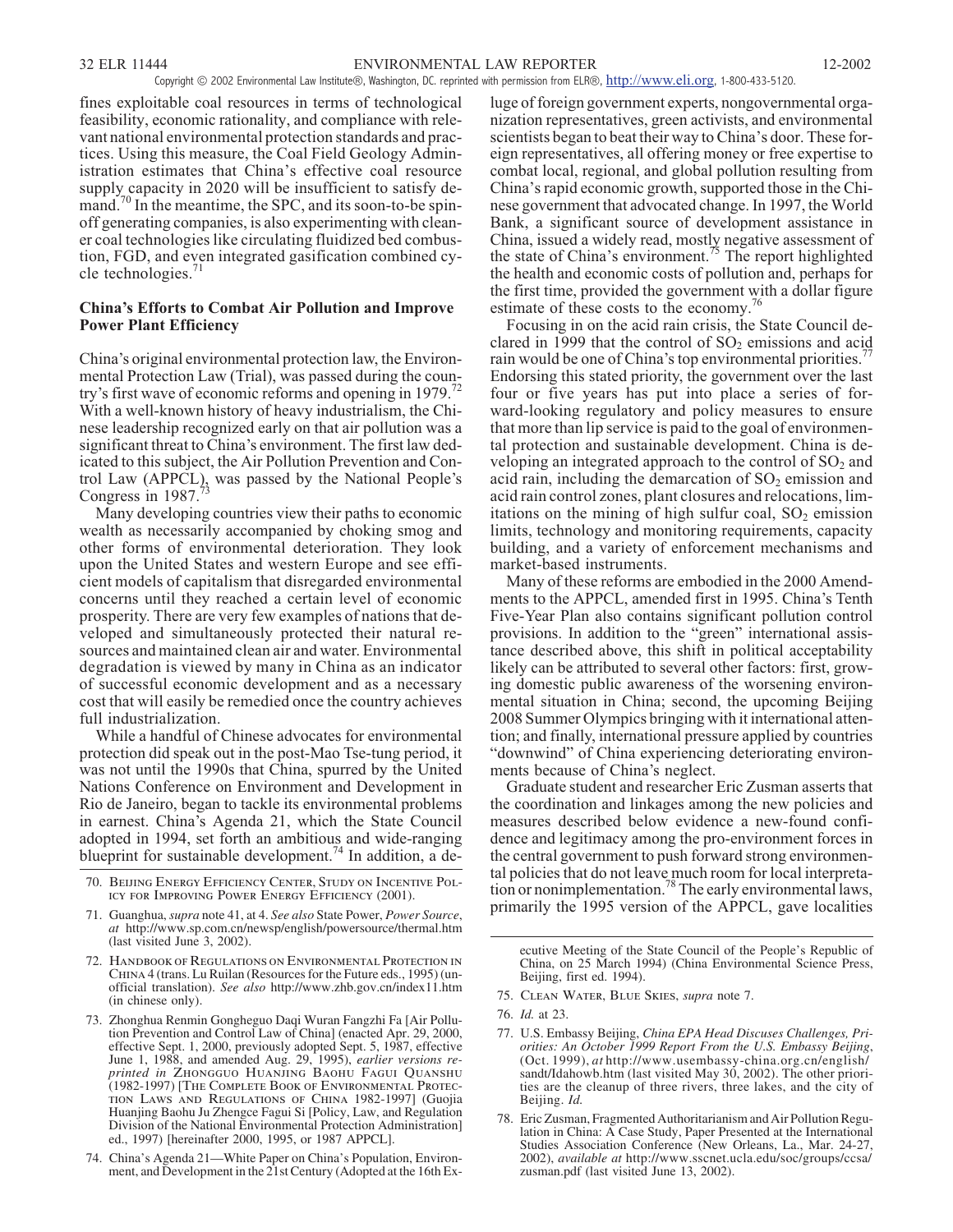significant discretion to enforce or not enforce emissions standards, pollution levies, and other regulations, thus resulting in a less than optimal environmental control system.<sup>79</sup> Zusman argues that the new, often market-based measures suggest that the environmental protection bureaucracy is capitalizing on several factors including the post-1996 drop in  $SO<sub>2</sub>$  emissions and on international resources and expertise encouraging such an emphasis.<sup>80</sup> The main obstacle to promoting environmental protection, he argues, is the preexisting structural deficiency in which authority over promulgation comes from above (Beijing) whereas authority over enforcement comes from the side  $(the locality).$ <sup>81</sup> Furthermore, responsibility for enforcement and the devolution of power to the provinces in the 1990s resulted in localities operating without close regard to central control.<sup>82</sup> Chinese authorities have only recently started to recognize this problem and are beginning to harmonize and coordinate environmental policies.

The U.S. Embassy in Beijing noted recently that although the air pollution control regime has been strengthened in recent years, provincial and local governments are retaining control over how to achieve  $SO_2$  and acid rain control targets dictated by the central government.<sup>83</sup> Though this freedom gives polluted, forward-looking provinces the flexibility to adopt market-based measures or other incentives to clean their air, it also gives more recalcitrant or less-developed areas the nod to continue polluting.

# *Total Emissions Control and the Two Control Zones*

Over the past five to seven years, control over acid rain and  $SO<sub>2</sub>$  has centered in various forms around the policy pronouncements of total emissions control (TEC) and the "two control zones." China introduced the concept of capping pollutant emissions in its Ninth Five-Year Plan (1996- 2000), the first Five-Year Plan to focus in detail on the environment. Termed TEC (also known as "total amount control"), the aim is to reduce total pollution loads on a national or regional level rather than focusing only on individual point source emissions or local environments.<sup>84</sup> However, the cap idea at the time was not formal law (TEC was not enshrined into law until the 2000 APPCL) and was applied differentially in three regions of the country based on economic and environmental factors. The TEC plan addressed 12 air, water, and solid waste pollutants $85$  and stressed key

- 84. State Environmental Protection Administration, *The Plan for Total Amount Control of Major Pollutants Discharge in China During the Ninth Five-Year Plan Period, at* http://www.zhb.gov.cn/english/ plan/Totalp-right.htm (last visited June 17, 2002).
- 85. The 12 pollutants were soot, industrial dust, and sulfur dioxide on the air side; chemical oxygen demand, oil pollutants, cyanide, arsenic, mercury, lead, cadmium, and sexivalent chromium on the water side; and an index of solid waste pollutants. *Id*.

geographical areas for control.<sup>86</sup> Eastern cities were told to reduce emissions to 5% below 1995 levels, while cities in poorer western China were permitted to increase emissions slightly, to 5% above 1995 levels. Areas in the middle had to reduce their emissions to 1995 levels.<sup>87</sup> Provincial-level amounts were to be distributed among the provinces on the basis of applications made and historical 1995 emissions levels. The overall goal was to go from the  $1995$  SO<sub>2</sub> emission level of 23.7 million tons to 24.6 million tons by 2000, allowing for an overall increase of 3.82%, but aiming for achieving 1995 levels evenly.<sup>8</sup>

Due to a number of factors, including the Asia-wide economic slowdown, closures of dirty coal-fired plants, and a broad restructuring of the energy and coal sector, these goals were not only met, but were exceeded by almost five million tons. China's official  $SO_2$  emissions in the year 2000 were 19.95 million tons.<sup>89</sup> SEPA recently announced that annual  $SO<sub>2</sub>$  emissions in 2001 amounted to 19.48 million tons, a further decrease of  $2.4\%$  from  $2000$ .<sup>90</sup>

In January 1998, the State Council unveiled an ambitious plan originally proposed by SEPA for the control of acid rain and  $SO<sub>2</sub>$  emissions in the most seriously affected regions, designated the "two control zones." The Acid Rain and SO<sub>2</sub> Control Zones together cover about 11% of China's territory (1.1 million square kilometers) and are responsible for 60% of China's total  $SO_2$  emissions.<sup>91</sup> The regions with the largest  $SO_2$  emissions are mainly those with high sulfur coal and large energy production and consumption, including Guizhou, Hebei, Henan, Jiangsu, Liaoning, Shandong, and Sichuan provinces. $^{92}$  The areas most seriously polluted by SO2 emissions include the provinces of Gansu, Guangxi, Guizhou, Hebei, Shaanxi, Shandong, Shanxi, and Sichuan, and the municipalities of Beijing and Chongqing.<sup>5</sup>

The 1995 APPCL specifically authorizes the demarcation of acid rain and  $SO_2$  control zones and the development of  $SO_2$  control measures in these problem areas.<sup>94</sup> Almost every province and autonomous municipality contains a zone. Under the 1995 APPCL, China's overall goals for those then-undemarcated regions for the year 2010 were to: (1) hold  $SO_2$  emissions to year 2000 levels; (2) bring all cities into compliance with ambient air quality standards; and (3) significantly reduce the area of land with rainfall hydrogen ion concentration (pH) levels below  $4.5$ .<sup>9</sup>

The State Council announced a comprehensive set of requirements for achieving these goals, mainly focusing on

- 89. *China's Tenth-FYP for the Env't*, *supra* note 20, at 53.
- 90. *State Environmental Protection Admin., Zhongguo Huanjing Zhuangkuang Gongbao* 2001 [*China State of the Environment Report* 2001] (2002), *available at* http://www.zhb. gov.cn/index3.htm (last visited June 20, 2002).
- 91. Chen, *supra* note 1, at 3-4. The Acid Rain Control Zone consists of regions, while the SO<sub>2</sub> Control Zone consists of individual cities. *Id.*
- 92. Jing Lixin et al.,  $SO_2$  Pollution and Acid Rain Monitoring in China, Paper Presented at the Workshop on the Feasibility of Using Market Mechanisms to Achieve Sulfur Dioxide Emissions Reduction in China 4 (Beijing, Nov. 15-18, 1999).

95. Chen, *supra* note 1, at 3-4.

<sup>79.</sup> Susmita Dasgupta et al., *Bending the Rules: Discretionary Pollution Control in China* (World Bank Group, Policy Research Working Paper No. 1761, Feb. 1997), *available at* http://www.worldbank.org/ nipr/work\_paper/1761/ (last visited June 19, 2002).

<sup>80.</sup> Zusman, *supra* note 78, at 4.

<sup>81.</sup> *Id*. at 10.

<sup>82.</sup> *Id*. at 11.

<sup>83.</sup> U.S. Embassy Beijing, *Provinces Given Free Hand to Combat Acid Rain, Beijing Env't, Sci. & Tech. Update*, June 14, 2002, at 1, *available at* http://www.usembassy-beijing.org.cn/sandt/estnews 061402.htm (last visited June 20, 2002).

<sup>86.</sup> The key geographical areas of control were: the Acid Rain and  $SO<sub>2</sub>$ Control Zones; the Huaihe, Haihe, and Liaohe River basins; and the Taihu, Dianchi, and Chaohu Lake basins. *Id*.

<sup>87.</sup> *Id.*

<sup>88.</sup> *Id.*

<sup>93.</sup> *Id.* at 6.

<sup>94. 1995</sup> APPCL, *supra* note 73, art. 15.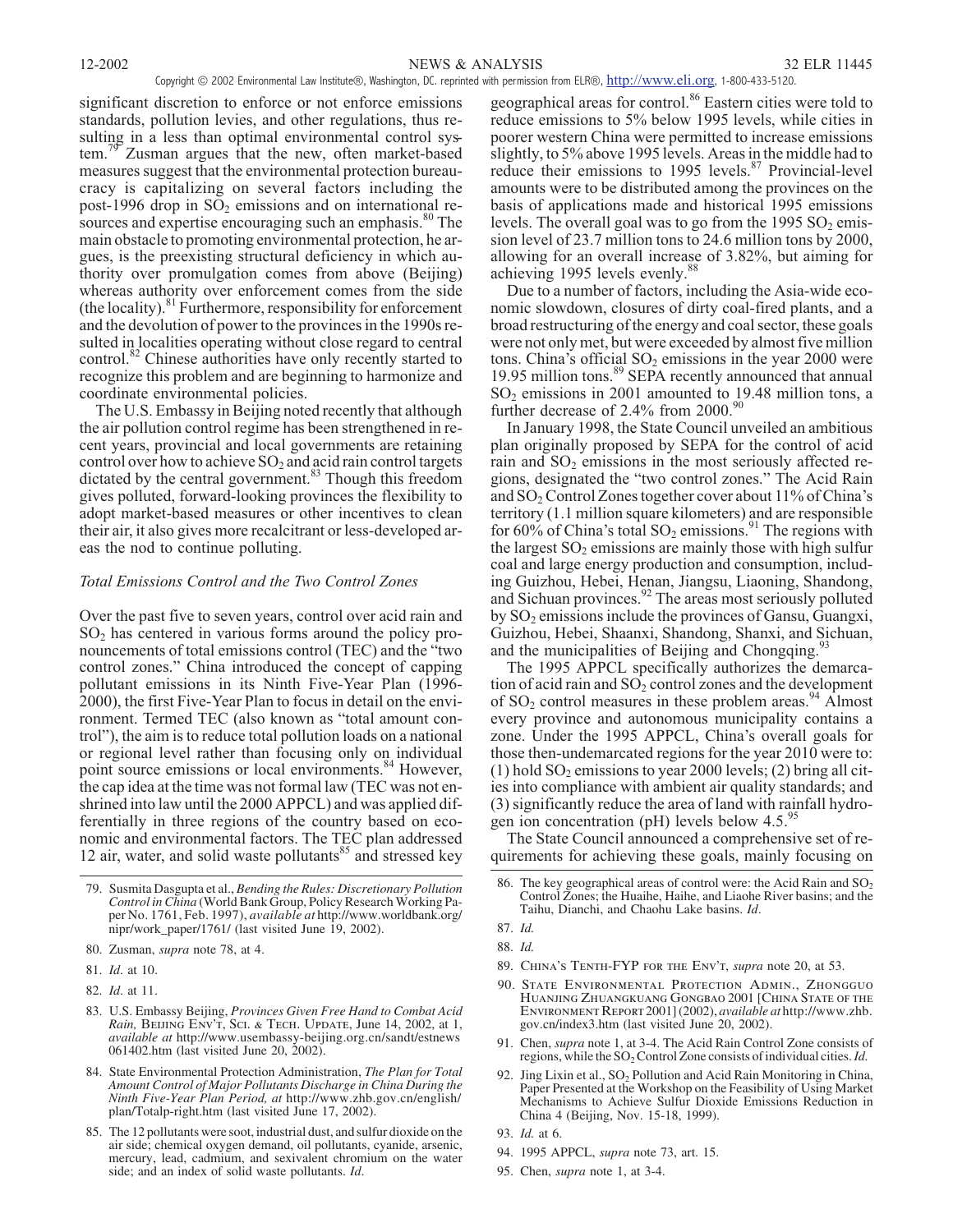command-and-control measures such as plant closures and relocations, limits on the mining of high sulfur coal, and mandated installation of desulfurization technology. Thermal power plants are key targets since they comprise 70% of the major  $SO_2$  polluting enterprises controlled by the government within the two zones. About one-half of total  $SO<sub>2</sub>$ emissions from the power sector come from plants located within these zones.<sup>96</sup> A policy circular released in January 2002 by SEPA, the State Economic and Trade Commission, and the Ministry of Science and Technology recently reinforced these requirements.<sup>97</sup>

Under the State Council's plan, no new thermal power plants (except for combined heat and power plants) were to be approved for construction in or around large and medium cities or their surrounding suburbs until January 2002. Newly built and renovated plants fueled by coal with a sulfur content above 1% must install desulfurization equipment before 2010. Existing power plants using high sulfur coal must also adopt desulfurization facilities and other effective emission reduction measures before 2010 according to a specified timetable.<sup>98</sup>

The plan allocates target quotas for  $SO_2$  emissions within the two zones on a sectoral basis. Surprisingly, there is no quota of allowable  $SO_2$  emissions for the power sector. The plan does, however, forbid the construction of new mines with sulfur content in coal seams above 3%. Existing coal fields that produce coal with a sulfur content above 3% will be gradually phased out. Existing coal mines producing 1.5% sulfur coal or above must install appropriate coal washing and selecting facilities.<sup>99</sup>

A November 2000 SEPA report claimed that in the two control zones,  $SO_2$  emissions declined by 800,000 tons between 1995 and  $2000$ .<sup>100</sup> This reduction was partially achieved by closing 198 small power plants that had combined capacity of greater than  $2$  GW.<sup>f01</sup>

The TEC and two control zone policies, while administratively complex and difficult to enforce, arguably have initiated China's break away from its once-accepted plan to pollute without restraint until attaining industrialized status. Whether due mostly to an economic slowdown or to "optimistic" statistics, China's impressive  $SO_2$  emissions reductions are almost certainly due at least in part to the TEC and two control zone policies. Nevertheless, the regulated community surely experiences frustration at the confusing overlap and oft-changing peripheral regulatory adjustments made to the policies.

#### *The Ninth and Tenth Five-Year Plans*

China and other Communist nations are famous for their centrally dictated five-year plans. In China, the plans are agreed upon through a behind-the-scenes bargaining process among the various ministries and their higher-up advocates a year or more before the plan period commences. The State Development Planning Commission (SDPC) is responsible for devising these strategies for national economic and social development, setting targets, and developing regulatory policies to coordinate the development plans of major industries, including the power sector. In addition, the SDPC maps out specific plans for the development of the energy sector and determines all major infrastructure investments in China, giving it tremendous influence on whether new power plants are fired by coal or other energy sources.<sup>102</sup> Although China's five-year plans do not have the force of law, they provide important benchmarks for regulators who develop enforceable standards and provide an indication of the level of political commitment the senior leadership has on policy issues.

China's Ninth Five-Year Plan (1996-2000) introduced the concept of TEC for 12 pollutants, setting a general, nonmandatory goal to reach 1995 levels by the end of the plan's term. The plan urged the installation of desulfurization equipment on power plants.<sup>103</sup> The U.S. Embassy in Beijing reports mixed results.<sup>104</sup> The report notes that although 3 of 31 provincial-level jurisdictions report 100% compliance, and 9 reported 99% success, "local officials responsible for enforcing the two-targets policy are beholden to local leaders who, although cognizant of the political price of not meeting Central Government targets, may be more concerned about maintaining employment and economic growth."<sup>105</sup> Focusing on the more reliable statistics of air quality, the report describes some definite progress, including a  $41\%$  drop in  $SO<sub>2</sub>$  concentrations in Beijing between 1998 and 2000.<sup>106</sup>

Under the Tenth Five-Year Plan (2001-2005), issued jointly by SEPA, the SDPC, the State Economic and Trade Commission, and the Ministry of Finance, China aims to reduce  $SO_2$  emissions nationwide to 10% under 2000 levels by 2005.<sup>107</sup> The 2000 baseline is significant because  $SO_2$ emissions in that year were over 4 million tons under the

- 103. *Id.*; Chazhong et al., *supra* note 36, at 8; *National Environmental Protection Agency et al., The National Ninth Five-Year Plan and the Long-Term Targets for the Year* 2010 *for Environmental Protection* 22 (1997).
- 104. U.S. Embassy Beijing, *Ninth Five-Year Plan Environmental Report Card*, (Mar. 2001), *at* http://www.usembassy-china.org.cn/english/ sandt/9th5yearplan.htm (last visited May 30, 2002).
- 105. *Id.* (also noting that "another open question is whether enterprises that were ordered closed in late 2000 will quietly re-open now that the pressure is off").
- 106. *Id.* (though noting that urban areas are still heavily polluted by international standards, "the *average* daily concentration of [total suspended particulates] in Beijing in 1999 was more than three times the highest concentration recorded anywhere in metropolitan Los Angeles for *any single day* that year").
- 107. *China's Tenth-FYP for the Env't*,*supra* note 20, at 11;*China to Reduce Sulfur Dioxide Emissions*, *People's Daily*, Mar. 20, 2002, *available at* http://english.peopledaily.com.cn/200203/20/print 2002-320\_92414.html (last visited June 13, 2002).

<sup>96.</sup> Chazhong et al., *supra* note 36, at 5, 23.

<sup>97.</sup> *SEPA, State Economic & Trade Commission & Ministry of Science and Technology, Ranmei Eryanghualiu Paifang Wuran Fangzhi Jishu Zhengce* [*Policy on Sulfur Dioxide Pollution Control Technology*] (2002) [hereinafter *Policy on Sulfur Dioxide Pollution Control Technology*], *available at* http://www.cenews.com.cn/hjbweb/Template/NewsTemplate. asp?NewsID=15796 (last visited May 23, 2002). A brief English summary can be found on the U.S. Embassy Beijing website. U.S. Embassy Beijing, *New Guidelines Issued to Control SO2 Pollution*, *Beijing Env't, Sci. & Tech. Update*, May 17, 2002, *available at* http://www.usembassy-china.org.cn/sandt/estnews051702.htm (last visited May 23, 2002).

<sup>98.</sup> Chazhong et al., *supra* note 36, at 4.

<sup>99.</sup> Chen, *supra* note 1, at 4-5.

<sup>100.</sup> *Id.*(citing November 2000 SEPA report published in the journal *Environmental Protection*).

<sup>102.</sup> China Online, *State Development Planning Commission—PRC Ministry/Commission Profile: In-Depth Version, 1999*, *at* http:// www.chinaonline.com/refer/ministry\_profiles/SDPCL3.asp (last visited June 6, 2002).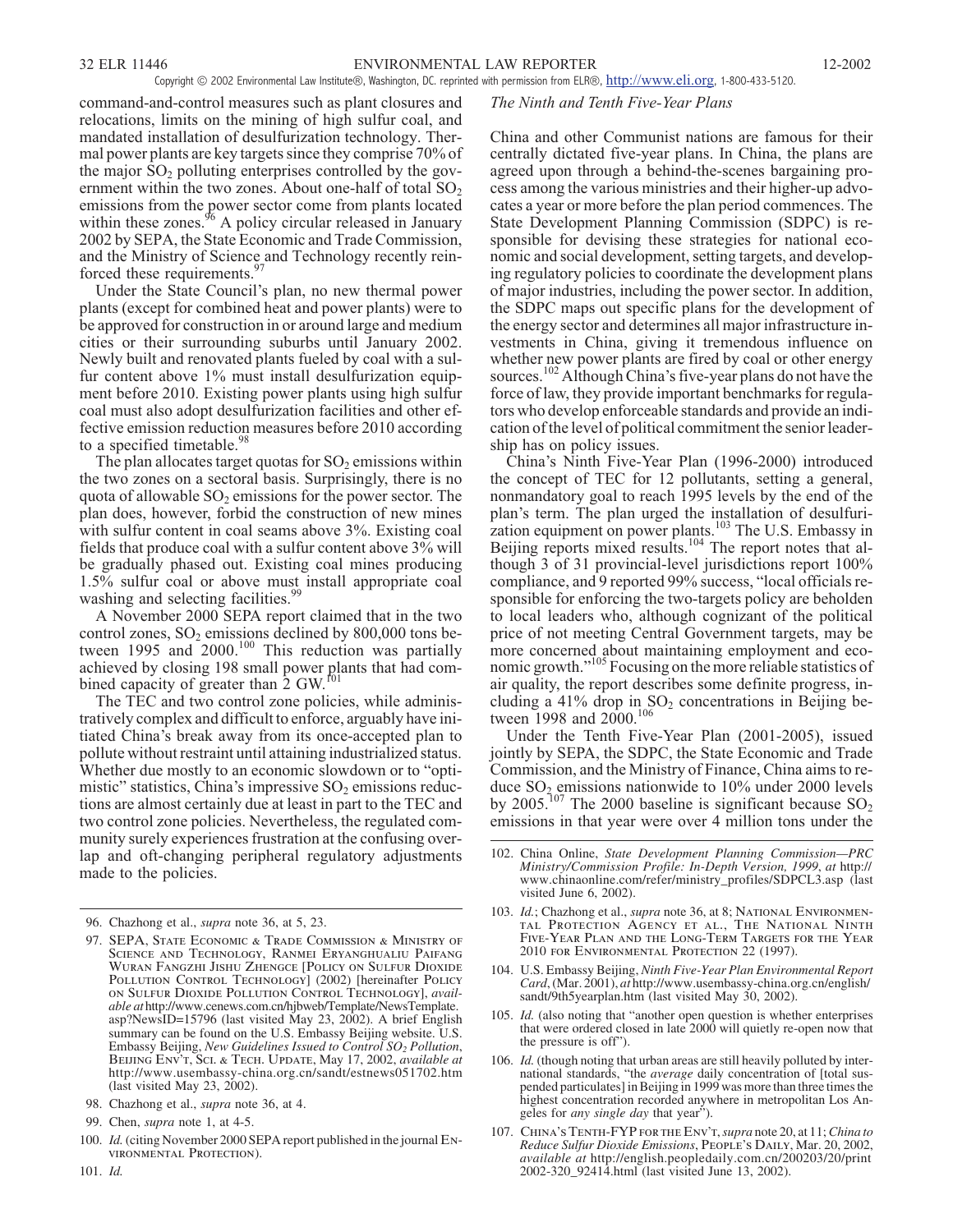24.6-million-ton goal stated in the Ninth Five-Year Plan. The latest plan specifically states that nationwide  $SO_2$  emissions will be controlled at 17.96 million tons, with industrial  $SO_2$  emissions limited at 14.5 million tons.<sup>108</sup> Furthermore, the Tenth Five-Year Plan states that  $SO<sub>2</sub>$  emissions in the two control zones must be 20% under 2000 levels by 2005, or  $10.53$  million tons.<sup>109</sup> Provinces and autonomous municipalities are allocated  $SO<sub>2</sub>$  emissions goals under the plan, with all areas having to reduce by between 1.5% and 20.5%, except for Hainan, Qinghai, and Tibet, which are all allowed to increase their very small emissions.<sup>110</sup> Provincial and local governments are presently dividing up their allocations among individual sources within their boundaries.<sup>1</sup>

During the Tenth Five-Year Plan period, China has said it plans to spend about U.S. \$84 billion on environmental protection, or the equivalent of 1.3% of GDP.<sup>112</sup> On air pollution alone, the plan specifies that U.S. \$33 billion will be invested.<sup>113</sup>

One of the goals in the Tenth Five-Year Plan is to conduct emission reduction projects on 37 coal-fired power plants in the two control zones, with an aim to reduce  $SO_2$  emissions by 1.05 million tons annually.<sup>114</sup> The plan notes that the investment requirement for this project is U.S. \$1.45 billion.

In January 2002, SEPA, the State Economic and Trade Commission, and the Ministry of Science and Technology jointly issued new policy guidelines on reducing  $SO_2$  emissions from coal use.<sup>115</sup> While few of the policy pronouncements break new ground, the guidelines do say that new, expanded, or retrofitted coal-fired power plants will be required to install FGD equipment.<sup>116</sup> It is uncertain how many existing power plants in China have this technology, but it is claimed that around 8 GW of power is generated with such equipment.<sup>117</sup> In 1998, five power plants had FGD, with several more in the works.<sup>118</sup> The guidelines say that plants nearing the end of their design life or those emitting inordinate amounts of  $SO_2$  should also install FGD.

# *Air Quality Standards for Thermal Power Plants*

Power plants in China are required to fulfill a number of different air quality standards, including ambient standards, concentration standards, and soon, output-based

- 111. U.S. Embassy Beijing, *Provinces Given Free Hand to Combat Acid Rain*, *Beijing Env't, Sci. & Tech. Update*, June 14, 2002, at 1, *available at* http://www.usembassy-china.org.cn/sandt/estnews 061402.htm (last visited June 20, 2002); *see also* discussion in section titled Air Quality Standards for Thermal Power Plants, *infra*.
- 112. *China's Tenth-FYP for the Env't*,*supra* note 20, at 44;*China to Invest Heavily in Environment Protection*, *People's Daily Online*, Mar. 25, 2001, *at* http://english.peopledaily.com.cn/200103/25/ print20010325\_65957.html (last visited June 4, 2002).
- 113. *China's Tenth-FYP for the Env't*, *supra* note 20, at 44.
- 114. *Id.* at 47.
- 115. *Policy on Sulfur Dioxide Pollution Control Technology*, *supra* note 97.
- 116. *Id.* at §5.1.2.
- 117. Personal Communications with Jeffrey Logan, *supra* note 32.
- 118. Shigeru Nozawa et al., *Deployment of Flue Gas Desulfurization (FGD) in Developing Countries*, *World Bank Energy Wk.*, Apr. 10-14, 2000, at 3, *available at* http://www.worldbank.org/html/fpd/ em/ccts\_for\_china/fgd\_hitachi.pdf (last visited June 19, 2002).

standards. Although no clear oversight exists to guide plants in complying, the overlapping regulation remains. In practice, this means that compliant plants must follow the strictest variation.

# Ambient Air Quality Standards

In 1996, SEPA promulgated national ambient air quality standards for  $SO<sub>2</sub>$  and nine other pollutants for natural resource conservation areas, residential/urban areas, and industrial areas. In accordance with many developed country systems, including the United States, the standards include annual, daily, and one-hour concentration limits for the different types of regions. Class I regions are specially protected areas such as natural conservation areas, scenic spots, and historical sites. Class II regions are residential areas, mixed commercial/residential areas, and cultural, industrial, and rural areas. Class III regions are special industrial areas. The average annual  $SO<sub>2</sub>$  ambient air quality limits are 0.02 milligrams per cubic meter  $(mg/m<sup>3</sup>)$  for Class I regions, 0.06 mg/m<sup>3</sup> for Class II regions, and 0.10 mg/m<sup>3</sup> for Class III regions.<sup>119</sup> For comparison's sake, U.S. average annual ambient standards for  $SO_2$  are 0.08 mg/m<sup>3</sup>.

Emission Standards for Thermal Power Plants

SEPA and the State Bureau of Quality and Technical Supervision promulgated national emission standards for thermal power plants in 1996, effective January 1, 1997.<sup>120</sup> These standards were based on the age and size of the plant, and generally applied only to thermal power plants with boilers whose capacity is greater than 65 tons per hour.<sup>121</sup> The emission standards covered smoke and dust,  $SO<sub>2</sub>$ , and nitrogen oxide  $(NO<sub>x</sub>)$ , but do not include particulate emissions. There were no time limits for compliance in the standards. Instead, the government relied either on general compliance targets (such as those found in five-year plans or the two control zone plan) or on directives setting compliance deadlines for individual plants or cities.<sup>122</sup> Although these standards were mandatory, emissions exceeding the standards were not considered a legal violation until the 2000 APPCL was promulgated.<sup>123</sup>

Thermal power plants are divided into three age categories for purposes of the standards. Phase I standards are generally applicable to plants built and put into production before August 1, 1992. Phase II standards apply to new, extended, and reconstructed plants whose environmental impact assessments or initial designs were approved between August 1, 1992, and December 31, 1996. Phase III stan-

- 120. SEPA, *Emission Standard of Air Pollutants for Coal-Fired Power Plants (GB 13223-1996)*, *in id*.
- 121. The standards also apply to layer combustion boiler spreaders, stoker boilers and pulverized fuel boilers whose capacity is 65 tons per hour or less. *Id.*
- 122. For example, the State Council ordered 47 key cities to ensure that by 2000, all industrial pollution sources meet national emission standards and air quality meets ambient air quality standards for  $SO_2$ ,  $NO<sub>x</sub>$ , and total suspended particulates. SEPA is developing "Management Methods for Deadline Setting" to standardize the process of deadline setting. Chen,*supra* note 1, at 8-9; Fan et al.,*supra* note 67, at 6.
- 123. Dasgupta et al., *supra* note 79, at 3.

<sup>108.</sup> *China's Tenth-FYP for the Env't*, *supra* note 20, at 12.

<sup>109.</sup> *Id.* at 11.

<sup>110.</sup> *Id.* at 53, tbl. 1.

<sup>119.</sup> SEPA, *Ambient Air Quality Standard (GB 3095-96)*, *in Selected Environmental Standards of the People's Republic of China* (1979-1997) (1998).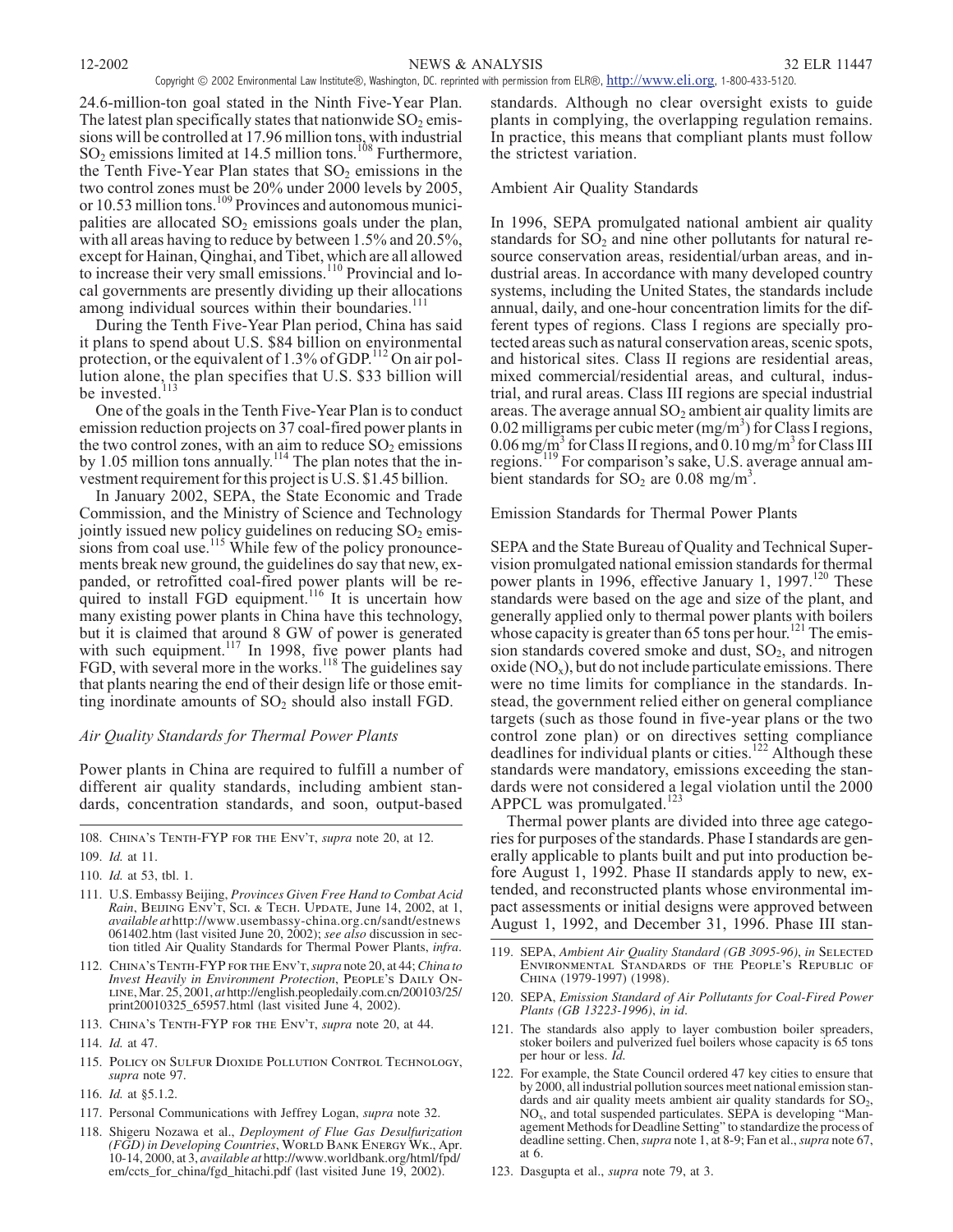dards, which were added in 1996, apply to new, extended, and reconstructed thermal power plants whose environmental impact assessments or initial designs were approved after January 1, 1997.

All thermal power plants must comply with maximum total  $SO<sub>2</sub>$  emission limits. These limits are calculated according to a formula that takes into account the age and location of the plant, its stack height (with a maximum allowable stack height of 240 meters), and meteorological conditions. Phase III plants that exceed these limits must reduce their  $SO<sub>2</sub>$  emissions as necessary to meet the standards, even if it means reducing production to 90% of previous levels.

In addition to these maximum total emission limits, Phase III plants in the two control zones must also comply with limits on  $SO_2$  emission concentrations. The  $SO_2$  concentration limits are  $2,100$  mg/m<sup>3</sup> if the fuel sulfur content is below  $1\%$ , and  $1,200 \text{ mg/m}^3$  if the fuel sulfur content is above 1%.<sup>124</sup> This dual standard was designed to force plants using high sulfur coal to install desulfurization equipment. In practice, however, the dual standard encourages power plants to use low sulfur coal because it costs less than installing desulfurization equipment. Plants often mix fuels with different sulfur content in order to lower the total sulfur content to below 1% and therefore avoid the more stringent emission standard.<sup>125</sup>

Such an approach is economically efficient because it allows flexibility in choosing the lowest cost option, although it does not allow power plants to meet the standards through increased efficiency or cleaner production methods. The SPC and others, however, would prefer to have power plants use high sulfur coal and reserve low sulfur coal for boilers and other smaller sources whose emissions are much more difficult to control.<sup>126</sup>

According to the 1996 standards, for power plants outside the two control zones that use coal with a sulfur content of 1% or less but exceed applicable standards, a decision on whether to require desulfurization equipment should be made on the basis of the environmental impact assessment in light of the plant's total allowable  $SO_2$  emissions, the regional  $SO<sub>2</sub>$  control target, and local environmental quality requirements.<sup>127</sup>

Draft Output-Based Power Plant Emissions Standards

The thermal power plant emissions standards described above are currently undergoing massive review, and new draft standards were released in December 2001.<sup>128</sup> In these draft standards, SEPA is proposing a new approach to power plant air emission regulation recently introduced in the

United States: output-based, or generation performance standards (GPS).<sup>129</sup> Unlike traditional regulations, which limit emissions on the basis of pounds of emissions per unit of fuel burned, GPS levels are expressed in pounds of emissions per kwh of electricity produced. Such an approach favors those facilities that are more efficient, i.e., those that need less fuel input to generate a unit of electricity and, therefore, emit less pollution. These standards are applicable to all plants regardless of historic fuel use and thus avoid creating a competitive advantage for more polluting resources. $<sup>1</sup>$ </sup>

The draft standards incorporate an output-based approach by limiting emissions of  $SO_2$ ,  $NO_x$ , smoke, and dust in terms of g/kwh. For example, new, expanded and retrofitted plants within the two control zones will have to limit  $SO_2$ emissions to 1.5 g/kWh. Less stringent limits will apply to older plants and to plants located outside the two control zones. NO<sub>x</sub> emissions will be limited to 2.5 g/kwh for new, expanded, and retrofitted plants, and 4.0 g/kwh for older plants. Over time, the more stringent standards will gradually be applied to older plants.

The new draft power plant emissions standards issued in late December 2001 are currently open for comment and are expected to be finalized by the end of 2002.<sup>131</sup> The standards encourage a rapid switch to utilizing more efficient generation technologies as well as cleaner and more efficient fuels. Given past bargaining over air pollution standards ably documented by Profs. William Alford and Benjamin Liebman, it remains unclear whether these relatively stringent and forward-looking standards will enter into force, or perhaps be scaled back by industry and government opponents.<sup>1</sup>

In partnership with SEPA, three provinces—Shandong, Shanxi, and Zhejiang—have volunteered to test the use of an output-based approach to allocate their provincial  $SO_2$ emissions cap. Shandong and Zhejiang were chosen because they are provinces undergoing heightened utility reform, and Shanxi was chosen because of its central importance in coal production and also as a serious sufferer of acid rain.<sup>133</sup> As described above, SEPA has already allocated the Tenth Five-Year Plan national  $SO_2$  emission cap of 18 million tons to each of China's provinces based on environmental and economic considerations. It is now up to each province to further allocate its provincial cap on a municipal or sectoral basis in order to ensure the necessary emission re-

- 131. *Huodian Chang Wuranwu Paifang Biaozhun–Zhengqiu Yijian Gao* [*Thermal Power Plant Pollutant Emissions Standards—Open for Comment*], *Zhongguo Huanjing Bao* [*China Env't News*], Dec. 24, 2001 (on file with Barbara Finamore).
- 132. William P. Alford & Benjamin L. Liebman, *Clean Air, Clear Processes? The Struggle Over Air Pollution Law in the People's Republic of China*, 52 *Hastings L.J.* 703 (2001).
- 133. *Thermal Power Plant Pollutant Emissions Standards—Open for Comment, supra* note 131, at 5.

<sup>124.</sup> *See supra* note 120.

<sup>125.</sup> Workshop Discussion, Power Sector Regulatory Reform in China: Workshop on Encouraging Energy Efficiency and Renewable Energy (Beijing, Nov. 8, 1999) (notes on file with Barbara Finamore). Sixty percent of the coal used in China's power plants has a sulfur content of less than 1 %, 30% has a sulfur content between 1 and 2%, and 10% has a sulfur content above 2%. Dagang, *supra* note 42, at 10.

<sup>126.</sup> Workshop Discussion, Power Sector Regulatory Reform in China: Workshop on Encouraging Energy Efficiency and Renewable Energy (Beijing, Nov. 8, 1999) (notes on file with Barbara Finamore).

<sup>127.</sup> Chazhong et al., *supra* note 36, at 6.

<sup>128.</sup> Emission Standards of Thermal Power Plants, The People's Republic of China (6th version for comments).

<sup>129.</sup> In addition to the groundbreaking, output-based measures adopted in Massachusetts, the U.S. Environmental Protection Agency (EPA) recently announced that it is drafting voluntary guidelines for ultimate adoption by states nationwide to encourage output-based standards. The U.S. guidelines, which will also specifically encourage the use of combined heat and power (CHP) cogeneration facilities, are expected to be released at the end of summer 2002. *EPA Guidelines Would Revamp Power Plant Emission Assessments*, 23 *Inside EPA* 15 (May 24, 2002).

<sup>130.</sup> Barbara A. Finamore et al., *Controlling China's Power Plant Emissions After Utility Restructuring: The Role of Output-Based Emission Controls*, 4 *Sinosphere J.* 14 (July 2002).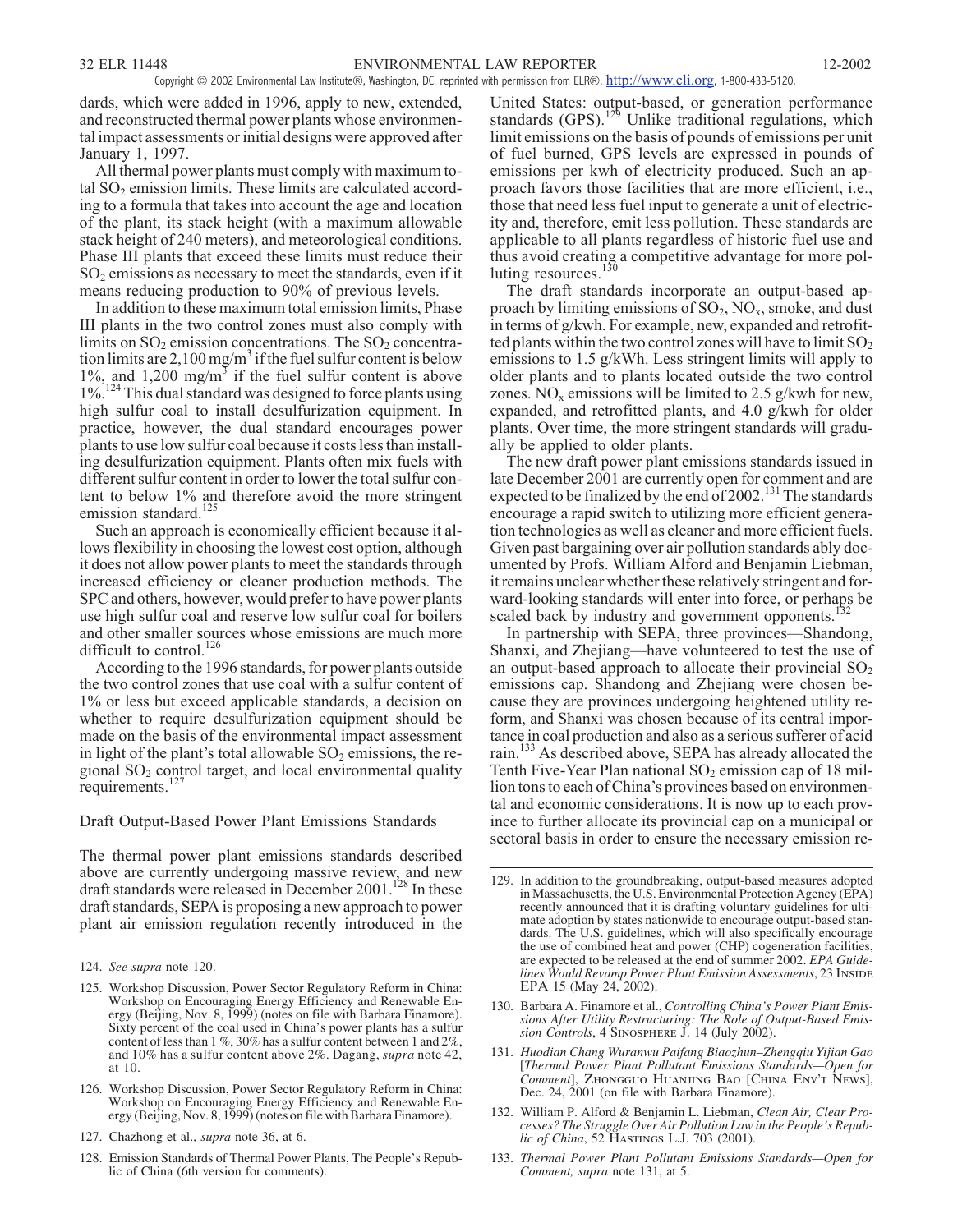ductions.<sup>134</sup> The three pilot provinces have each completed assessments of the current status of their power plant emissions and are now working to develop preliminary GPS standards that will serve as the basis for allocating emission allowances to each power plant. They will also explore the feasibility of trading these emission allowances and consider conducting one or more trading experiments.<sup>1</sup>

## *Pollution Levy/Emission Fee System*

China's primary mechanism for enforcing pollution emission standards at thermal power plants has been the pollution levy system, now more appropriately known as the emission fee system. The pollution levy system was formally instituted in China in 1982 under the authority of the Environmental Protection Law.<sup>136</sup> Under the original pollution levy system, charges were based on:

The amount of emissions exceeding the standards (which did not provide any incentive to lower emissions below the level of the standards);

The concentration of emissions rather than the total amount emitted (which encouraged the construction of tall stacks rather than control of total emissions);

The pollutant with the highest concentration rather than all emissions; and

A low charge rate (which encouraged plant owners to view pollution levies as a cost of doing business rather than an incentive to install pollution control equipment).<sup>137</sup>

The low ratio between fees and costs of abatement, as well as politically powerful local plants perhaps implicitly citing their employment of many otherwise restive and unemployed local residents in their nonpayment of fees, meant that the pre-2000 pollution levy system was ineffectual. $^{138}$ Plants were often owned by local governments, thereby creating a conflict of interest. There was also little oversight on how fees were spent—most of the funds went right back into the enterprises. Zusman has described the inherent inefficiency in a governmental structure where rules are promulgated from above but enforcement is expected at a far-away local level where priorities are different.<sup>139</sup>

The original 1982 pollution levy system included an  $SO_2$ charge rate of 0.04 yuan per kilogram (yuan/kg). This levy, however, did not apply to boilers for power plants and heating, only targeting emissions from industrial processes. In any case, problems with monitoring and measurement of  $SO<sub>2</sub>$  emissions prevented it from being applied anywhere

- 134. State Environment Protection Administration, Notification of Pilot GPS Projects in Zhejiang, Shandong and Shanxi to Control SO2 Emission of the Utilities (Oct. 26, 2001) (on file with Barbara Finamore).
- 135. Notes of Meeting With GPS Pilot Provinces, Beijing, China (Apr. 18, 2002) (on file with Barbara Finamore).
- 136. Yang Jintian et al., SO<sub>2</sub> Charge in China, Paper Presented at the Workshop on the Feasibility of Using Market Mechanisms to Achieve Sulfur Dioxide Emissions Reductions in China 1 (Nov. 15-18, 1999).
- 137. *Id.* at 6.
- 138. Alford & Liebman, *supra* note 65, at 722.
- 139. Zusman,*supra* note 78; see discussion in section titled China's Prospects for Blue Skies and Taming the Dragon Heads, *infra*.

for over a decade except on a limited basis in some individual provinces.<sup>140</sup>

In September 1992, China instituted a two-year trial  $SO_2$ pollution levy system in nine cities and two provinces that strengthened the original system in several respects.<sup>141</sup> Power plant emissions were covered for the first time. The charge rate was higher (0.2 yuan/kg or 200 yuan/ton) and applied to all  $SO<sub>2</sub>$  emissions, not just those above the standards. Ninety percent of the levy was returned to the polluting enterprise for the purpose of purchasing pollution control equipment.<sup>142</sup>

SEPA reported in 1994 that the trial  $SO<sub>2</sub>$  pollution levy system was successful in reducing emissions from existing pollution sources, controlling new pollution sources, accelerating  $SO_2$  pollution control, controlling acid rain, and generating pollution mitigation revenues. One recent analysis, however, found that the implementation of this pilot program encountered a number of obstacles.<sup>143</sup>

In 1998, the State Council decided to extend the  $SO_2$  pollution levy system to all localities within the acid rain and  $SO<sub>2</sub>$  pollution control zones. With this extension, the total amount of revenue generated increased significantly to a total of 508 million yuan in 1998. The Chinese Research Academy of Environmental Sciences (CRAES) credits the extended  $SO<sub>2</sub>$  pollution levy system with a decrease in national  $SO_2$  emissions and found a direct correlation between the amount of emission decrease and the effective  $SO_2$ charge intensity (the actual amount of the charge for unit  $SO<sub>2</sub>$  emissions).<sup>144</sup>

After conducting an extensive study of China's pollution levy system, the World Bank concluded that a pollution control strategy in China targeting large sources of  $SO<sub>2</sub>$  emissions and inducing at least a  $70\%$  abatement of  $SO<sub>2</sub>$  would be cost-effective and yield large benefits in terms of human health.<sup>145</sup> However, an SO<sub>2</sub> pollution levy charge rate of 0.2 yuan/kg is still much lower than the marginal cost for  $SO_2$ reduction or the average cost of  $SO_2$  mitigation.<sup>146</sup> Installing FGD equipment, for instance, costs between 1,200 and

- 141. The program was jointly developed by SEPA, the State Pricing Bu- reau (now renamed the Department of Pricing under the State Development and Planning Commission), the Ministry of Finance, and the State Council Economic and Trade Office. *Id.* at 7. Wang Hangchen & Liu Bingjiang, *Policymaking for Environmental Protection in China*, *in Energizing China: Reconciling Environmental Protection and Economic Growth* 398 (1997).
- 142. Jintian et al.,*supra* note 136, at 3; Hangchen & Bingjiang,*supra* note 141, at 398-99.
- 143. Hangchen & Bingjiang, *supra* note 141, at 399. Several of the nine pilot cities had difficulties carrying out the trial program because they lacked the means to measure the sulfur content in coal (the typical measure used for applying the  $SO_2$  levy). The total amount of revenue generated varied greatly amount cities, both in the amount levied and the percentage of levies actually collected. Guangdong and Guizhou provinces never actually imposed  $SO<sub>2</sub>$  pollution levies because of resistance from local governments, who attributed their acid deposition to emissions from other provinces (reflecting the difficulties in addressing regional pollution issues in China); considered the amount of the levies set aside for administrative expenses (10%) insufficient to cover their expenses in measuring emissions and applying the levies; and perceived the levies as only a two-year pilot project, which could be ignored, as opposed to a compulsory policy.*Id.*
- 144. Jintian et al., *supra* note 136, at 3-5.
- 145. *Susmita Dasgupta et al., Surviving Success: Policy Reform and the Future of Industrial Pollution in China* §5.3, chs. 7-8 (World Bank 1997).
- 146. Jintian et al., *supra* note 136, at 6.

<sup>140.</sup> Jintian et al., *supra* note 136.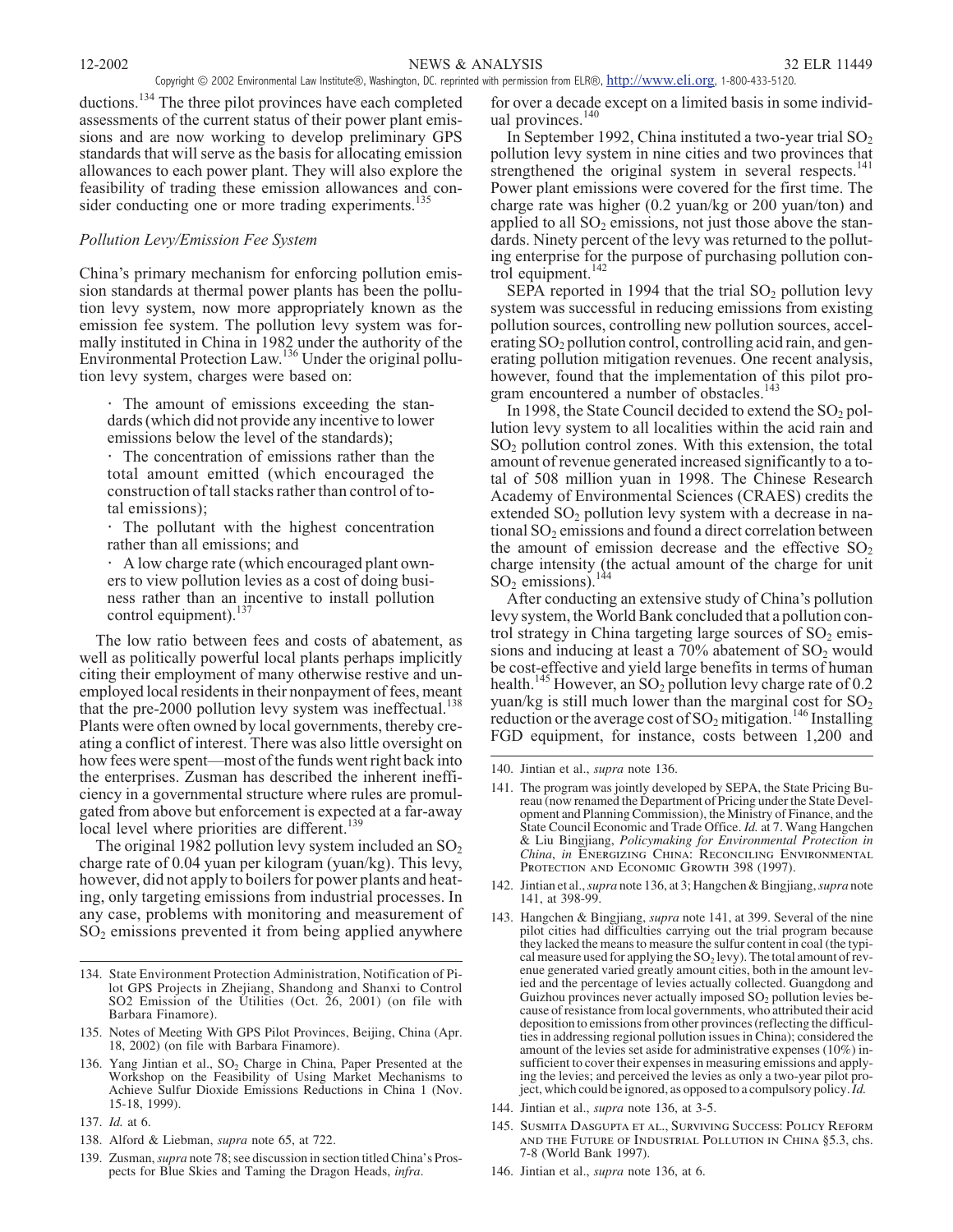1,800 yuan/ton (compared to a 200 yuan/ton of emission fee).<sup>147</sup> Therefore, coal-fired power plants, which are key targets for  $SO<sub>2</sub>$  pollution levies, would still prefer to pay than to install pollution control equipment. In November 1999, Beijing's emission fee rate for  $SO_2$  was raised to 1.2 yuan/kg, but other localities have yet to follow suit.

Emissions fees in the late 1990s were only collected from profitable enterprises. The fee amount could still be bargained over with local Environmental Protection Bureau (EPB) officials. Recognizing this problem, the State Council promulgated the "Decision on Various Environmental Protection Issues" in August 1998 saying that all industrial polluters must meet emissions standards by the end of 2000. However, the State Council simply promoted the status quo by not stipulating a clear punishment for failing to achieve this goal.

#### *2000 Amendments to the APPCL*

The path toward enacting the reform-oriented and market-based 2000 APPCL is worth mentioning briefly. Alford and Liebman have described in lucid detail the almost decade-long compromise and bargaining process involved in revising China's main air pollution law in major amendments in 1995 and in 2000.<sup>148</sup> They note that the 1995 version evidenced the triumph of heavy industrial interests over the pro-environment factions.<sup>149</sup> One obvious motivator for strengthening the APPCL in 2000 was to combat weaknesses in enforcement. China's environmental patriarch, Qu Geping, has pointed out that localities often ignored the air quality law  $^{150}$ quality law.

Primary responsibility for lawmaking in China lies with the National People's Congress (NPC) and its Standing Committee. The NPC, which convenes as a body for only two weeks a year, and its Standing Committee, which works year-round, pass all "basic laws" under which more specific administrative measures and regulations are enacted by the State Council and ministries and institutions under it like SEPA and the SDPC.

The two central government institutions known to be the most ardent advocates for stronger air pollution standards in China are SEPA and the Environment and Natural Resources Protection Committee of the National People's Congress (ENRPC). Both of these institutions pushed for stringent pollution control amendments to the 1987 APPCL, both during the 1995 and the 2000 processes.<sup>15</sup>

The 2000 Amendments went into effect on September 1, 2000, even with the realization that full compliance might cost up to 1.5% of GDP by 2010.<sup>152</sup> While retaining the ambient air quality framework, the law aims to control the total volume of air pollutants to 1995 levels by 2010 by setting a firm cap.  $SO_2$  is specifically targeted to be limited to 10 million tons in the  $SO<sub>2</sub>$  and Acid Rain Control Zones by 2010. As noted above, the TEC concept had been introduced in 1996 for the two control zones in the Ninth Five-Year Plan, but the 2000 APPCL expands the concept nationwide and makes it mandatory.

The 2000 APPCL revisions give more flexibility to provincial and local governments to achieve air quality goals, while at the same time significantly strengthening enforcement. Violating emissions standards is now a legal transgression. Pollution levies, or emission fees, now apply to all pollutants, not just the one pollutant with the highest concentration, and to all emissions, not just to emission levels exceeding the standards. The new law includes a national system to collect the fees, with all fees to be turned over to the Treasury and used for prevention and control of air pollution as prescribed by the State Council.<sup>153</sup>

In addition to pollution fees, fines for violating provisions of the law are to be determined by localities on a compliance timetable set by the State Council (or, more likely, SEPA under it), but are authorized up to 100,000 yuan for polluters, with fines of up to 200,000 yuan to certain industrial facilities—not including most power plants—for failure to install desulfurization equipment.<sup>154</sup> Penalties also include criminal liability for extreme cases.<sup>155</sup>

The 2000 APPCL for the first time provides legal authority for local-level EPBs to issue permits to sources in the two control zones, but this program is still in development. In 1992, China initiated a pilot air pollutant permit program in 16 cities, with reported positive results.<sup>156</sup> The main problem with moving forward with this program is the almost complete absence of continuous emissions monitoring equipment on plants.

With regard to coal use, the law prohibits the use or production of coal with sulfur content above 3%. Article 24 requires washing of high sulfur (over 1.5%) and high ash coal at new and existing coal mines. Article 30 requires desulfurization equipment to be used at new and retrofitted power plants.

The law also recognizes the beneficial role of the public in enforcing environmental laws. It calls for increasing public awareness by publicizing regular local pollution assessments.<sup>1</sup>

Many of the provisions in the 2000 APPCL were introduced by SEPA and the ENRPC during the debate over the

<sup>147.</sup> *Clear Water, Blue Skies*, *supra* note 7, at 52 (Box 4.2).

<sup>148.</sup> Alford & Liebman, *supra* note 65.

<sup>149.</sup> *Id.* at 725-27.

<sup>150.</sup> U.S. Embassy Beijing, *China's Clean Air Price Tag: US\$40 Billion*, (May 2000), *at* http://www.usembassy-china.org.cn/english/sandt/ airqualitycost.htm (last visited June 12, 2002).

<sup>151.</sup> Alford & Liebman, *supra* note 65, at 713.

<sup>152.</sup> U.S. Embassy Beijing, *China Revises Its Air Pollution Law*, (June 2000), *at* http://www.usembassy-china.org.cn/english/sandt/ Cleanairlaw.htm (last visited June 4, 2002). The law addresses a wide range of contributors to pollution, including cars, heating, and leaded gas; this overview will cover only those provisions related to electric power.

<sup>153. 2000</sup> APPCL, *supra* note 73, art. 14.

<sup>154.</sup> *Id*. art. 57.

<sup>155.</sup> *Id*. art. 60.

<sup>156.</sup> In 1994, the National Environmental Protection Agency (the predecessor of the State Environmental Protection Administration) initiated a trial air emissions permit program in 16 cities, including Baotou, Changzhou, Chongqing, Guangzhou, Guiyang, Jilin, Kaiyuan, Liuzhou, Mudanjiang, Pingdingshan, Shanghai, Shenyang, Tianjin, Xuzhou, and Yichang. Northern cities focused their efforts primarily on controlling particulate emissions, and to a lesser extent on SO<sub>2</sub> emissions. Southern cities focused solely on  $SO<sub>2</sub>$  emissions. After three years, the agency had issued nearly  $1,000$ emission permits to 8,628 sources in the 16 cities. The agency's records indicate a total decrease in  $SO<sub>2</sub>$  emissions from these sources of 11.5 million tons. The real reduction in  $SO_2$  emissions, however, may not be as large as the data show, since  $SO_2$  emission data is generally estimated based on the amount of energy consumed according to the self-reporting of each enterprise.

<sup>157. 2000</sup> APPCL, *supra* note 73, arts. 20, 23.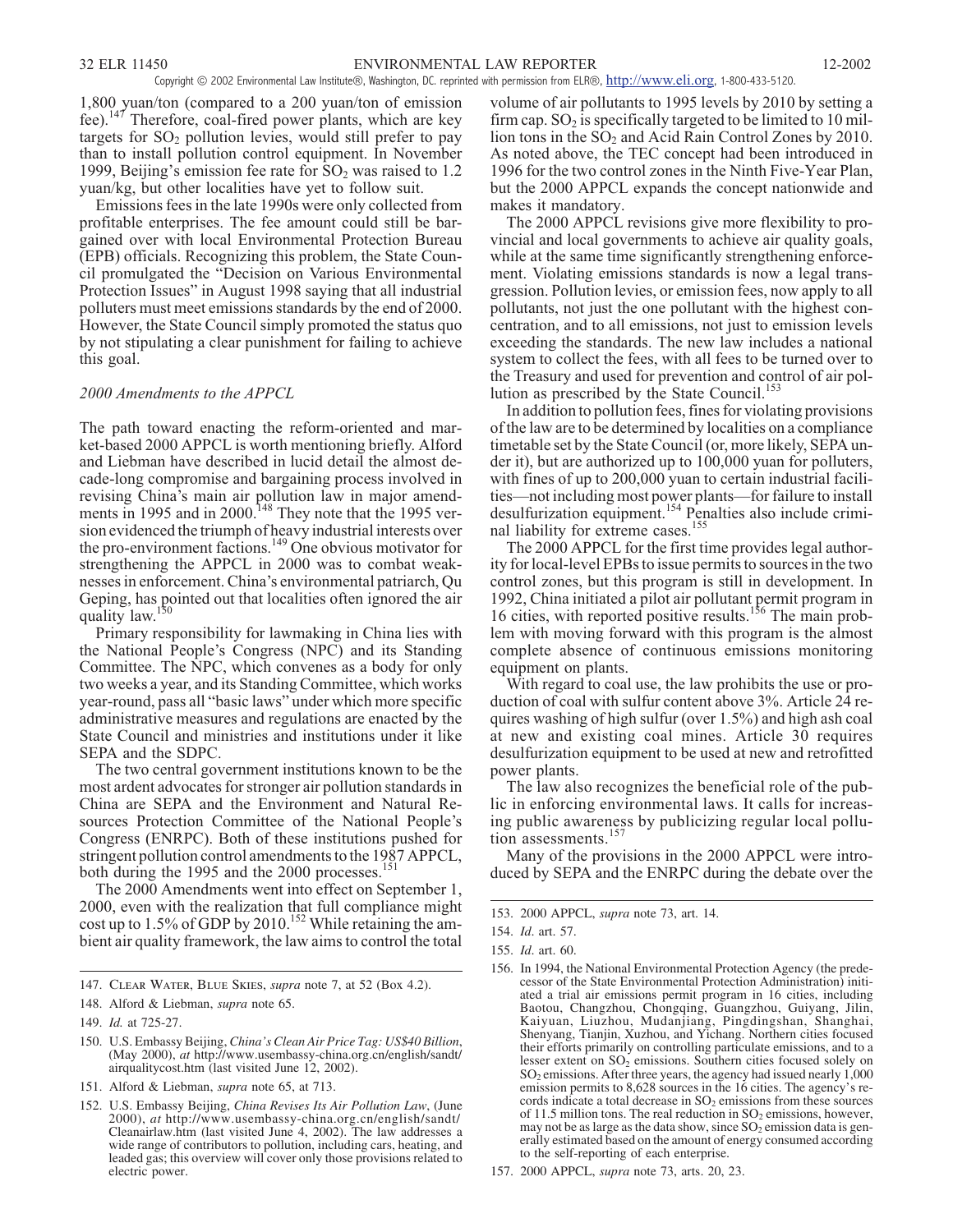1995 Amendments.<sup>158</sup> Provisions that were knocked down in the 1995 debate but adopted in the 2000 version include TEC (rather than concentration-based standards), three categories of cities for air pollution control, illegality of emissions violations, mandatory coal washing, and raising pollutant fees.<sup>159</sup>

The U.S. Embassy in Beijing noted shortly after the promulgation of the amendments that the new law "merely rati[fies] what many localities are already doing." The report continues:

The director of the municipal environmental protection bureau in Shenyang recently told us the revised law would have little impact there, because Shenyang was already doing (or at least trying to do) everything it called for. But the new legislation gives a stronger legal underpinning to such practices as total emissions control, pollution permits and emissions trading and should lead to an extension of these practices beyond the priority cities and  $SO<sub>2</sub>$  and acid rain control zones. More importantly, it indicates the central government's vision for the future direction of Chinese pollution-control policy.<sup>160</sup>

Indeed, legal authorization is necessary (though perhaps not sufficient) to compel provinces to accept new policies and programs. It also provides support for provinces that wish to move ahead to more rapidly improve their air quality. Furthermore, the enforcement provisions must be enshrined into law or they are not enforceable. Thus, the 2000 APPCL demonstrates a significant leap forward in China's political commitment to air quality.

#### *China's Experimentation With Emissions Trading*

For the past decade, China has demonstrated an open mind and interest in the possibilities of emissions trading, made most famous through its successful application in the U.S. Environmental Protection Agency's (EPA's) Acid Rain Program under the Clean Air Act.<sup>161</sup>

SEPA began experimenting with emissions trading in 1994 through pilot projects in the six cities of Baotou, Guiyang, Kaiyuan, Liuzhou, Pingdingshan, and Taiyuan. Shanghai and Tianjin have also conducted some emission trades. These pilot projects, which only involved one or two trades in each city, did not take place under real market conditions, since the government played a major role in arranging most of the trades.<sup>162</sup> Nonetheless, the pilot programs did enable SEPA, local governments, and enterprises to gain useful experience with emissions trading under existing conditions in China. Such small-scale experiments may ultimately help to create the necessary conditions for a full-scale trading regime.

The pilot projects focused mainly on new, expanded, or retrofitted facilities, but differed in terms of emission limits,

158. *See generally* Alford & Liebman, *supra* note 65, at 716-25.

- 160. U.S. Embassy Beijing, *China Revises Its Air Pollution Law*, *supra* note 152. It should be noted that the electric power sector did oppose the introduction in this law of the acid rain and  $SO_2$  control zones. Alford & Liebman, *supra* note 65, at 746-47.
- 161. *See generally Energy Division (East), Asian Development Bank, Emissions Trading in the Energy Sector: Opportunities for the People's Republic of China* (1999).
- 162. Lin Hong, Practice on Air Emissions Trading in China, Workshop on the Feasibility of Using Market Mechanisms to Achieve Sulfur Dioxide Emissions Reductions in China 4 (Nov. 15-18, 1999).

target pollutants, and types of trades. Some cities set TEC loads for certain pollutants and then allocated the quotas to enterprises through individual permits. Others required existing plants with emissions exceeding national standards to obtain credits from other enterprises before they could expand. Some cities required new or expanding plants to obtain emission credits in order to help meet ambient air quality standards. Covered pollutants included  $SO<sub>2</sub>$ , fluoride, and particulate matter. Trading took place within enterprises, between similar types of enterprises, and even between different types of enterprises, including point and nonpoint sources.<sup>1</sup>

More recently, the city of Taiyuan in Shanxi Province has been the focus of an experimental trading program for 26 permitted sources, with the guidance of the Asian Development Bank, EPA, and the U.S. environmental group Resources for the Future. The parties believe that emissions trading could prove suitable for Taiyuan since a small number of polluters emit roughly one-half of the total  $SO_2$  emissions and have large differences in estimated cleanup costs, ranging from \$60 to \$1,200 per ton of emissions.<sup>17</sup>

Environmental Defense and the Beijing Environment and Development Institute (BEDI) have helped China to conduct emission trading pilot projects in the cities of Benxi and Nantong, with a focus on TEC implementation.<sup>165</sup> These projects included the development of local legislation, bilateral transactions, and assessments of the effectiveness of alternative compliance strategies. The quality of emissions data and monitoring remains a major issue, as well as the problem of controlling transboundary SO2 emissions. Environmental Defense and BEDI recommend that any new emissions trading pilot projects should take place in larger municipalities with a greater diversity of sources, serious pollution problems from coal, an existing legislative framework, a commitment to treat emissions, and external incentives.<sup>166</sup>

In May 2002, SEPA announced plans to extend the pilot SO2 emission trading projects to a wider area encompassing the provinces of Henan, Jiangsu, Shandong, Shanghai, and Shanxi, the autonomous city Tianjin, and Liuzhou, a tourist destination in Guangxi Province with a long history of heavy industry.<sup>167</sup> This project will also be conducted with Environmental Defense and BEDI. The announcement emphasizes the benefits of utilizing market mechanisms in

- 164. Zusman, *supra* note 78, at 25; *A Great Leap Forward*, *The Economist* (May 11, 2002), *available at* http://www.rff.org/news/news articles/greatleapforward.htm (last visited July 16, 2002).
- 165. Daniel J. Dudek & Ma Zhong, Total Emissions Control and Emissions Trading in China, Paper Presented to the Harvard University Center for the Environment (Nov. 26-27, 2001) (on file with Barbara Finamore).
- 166. Environmental Defense Fund & Beijing Environment and Development Institute, *supra* note 163.
- 167. Chen Shurong, *"Er Yang Hua Liu Paifang Jiaoyi" Shidian zai Qi Sheng Shi Zhan (Sulfur Dioxide Emissions Exchange Pilot Program Launched in Seven Provinces)*, *People's Daily*, May 31, 2002, *available at* http://www.enviroinfo.org.cn/Air\_Pollution/Green\_ House\_Gas/e053104\_en.htm (last visited June 4, 2002); *China to Trial Sulfur Dioxide Quota*, *Xinhua*, June 3, 2002, *available at* http://english.peopledaily.com.cn/200206/01/eng20020601\_96926. shtml (last visited Sept. 30, 2002).

<sup>159.</sup> *Id.*

<sup>163.</sup> *Id.* at 3-4; Environmental Defense Fund & Beijing Environment and Development Institute, Experiences of Emission Trading in China, Workshop on the Feasibility of Using Market Mechanisms to Achieve Sulfur Dioxide Emissions Reductions in China (Nov. 15-18, 1999).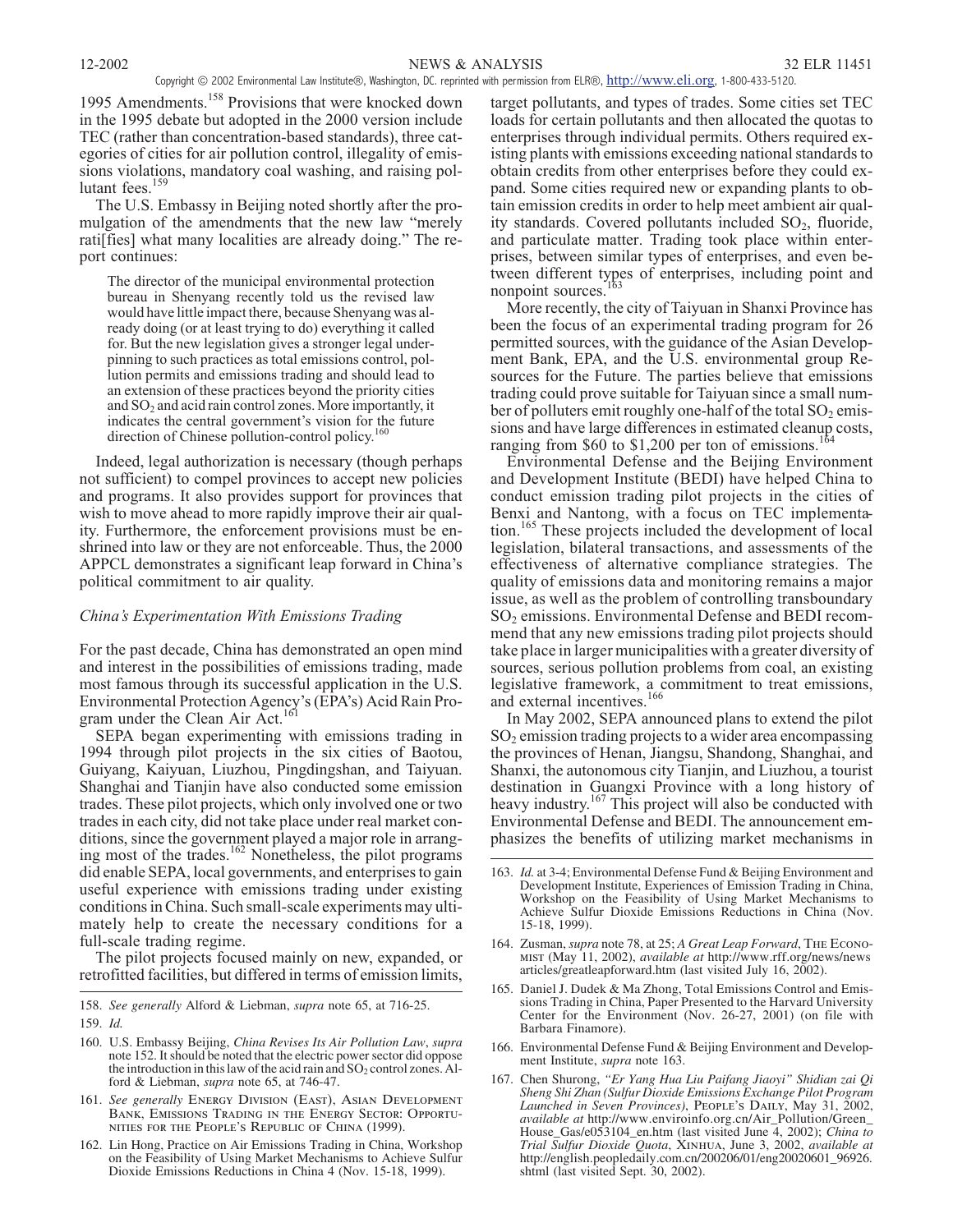complying with TEC standards more cheaply, more easily, and with greater autonomy. Permit trades will be conducted among enterprises that are required to comply with  $SO_2$ emissions standards.<sup>168</sup> This program is the most comprehensive emissions trading program announced to date and, if successful, may lead to a broader, perhaps national-scale scheme.

The ultimate development of a mandatory nationwide emissions allowance trading program in China will require national authorizing legislation as well as a regulatory and management system, technical instruments, quota allocation rules, trading rules, an information system, monitoring and reporting capacity, and capacity building.<sup>169</sup> China will also need to coordinate this trading program with existing environmental management systems, particularly the pollution levy system.<sup>170</sup> Efforts to develop these requirements could also improve overall environmental management in China regardless of whether an emissions allowance trading program is ever developed.

Proponents of emissions trading note that many of the basic preconditions for such trading already exist in China: a clear environmental goal with a cap on TEC; an identifiable trading area (the two control zones); a sufficient number of large point sources that are easy to control and have similar features (thermal power plants in the two control zones); wide differences in  $SO<sub>2</sub>$  abatement costs among sources; and a trading mechanism based on the emissions permit system.<sup>171</sup> CRAES has performed a comprehensive comparison of the relative benefits of emission trading and the pollution levy system in China.<sup>172</sup> Emissions trading may be particularly suited to the power sector, since marginal abatement costs vary from region to region and from plant to plant based on technology, age, and fuel, and since varying market forces exist to create the demand and supply necessary to an active and effective trading system.<sup>173</sup>

Other analysts point to a number of prerequisites to trading that are still under development in China, including:

Adequate monitoring and tracking capacity to ensure accurate, reliable, and sufficient data;

Open exchange of information;

Market-like operating conditions with clear distinctions between regulators and regulated enterprises;

Strong institutions with sufficient resources to administer the trading program;

Understanding and acceptance by local regulatory agencies and enterprises; and

A strong legal system to enforce emission trades. $174$ 

- 168. *China to Trial Sulfur Dioxide Quota*, *supra* note 167.
- 169. Hong, *supra* note 162, at 6-7.
- 170. Chazhong et al., *supra* note 36, at 24.
- 171. *Id*. at 22; Environmental Defense Fund & Beijing Environment and Development Institute,*supra* note 163, at 12; P. Abeygunawardena, Emissions Trading in PRC's Energy Sector: The Role of the Asian Development Bank, Paper Presented at the Workshop on the Feasibility of Using Market Mechanisms to Achieve Sulfur Dioxide Emissions Reductions in China 8 (Nov. 15-18, 1999).
- 172. Jintian et al., *supra* note 136, at 13-16.
- 173. *Id.* at 21; Chen, *supra* note 1, at 7.
- 174. Chris Nielsen & Michael B. McElroy,*Introduction and Overview*, *in Energizing China: Reconciling Environmental Protection*

The World Bank contends that market-based instruments (MBIs), such as emissions trading, cannot substitute for weak institutions or inadequate command-and-control mechanisms. Both MBIs and command-and-control mechanisms require strong institutions, adequate legislation, and effective monitoring and enforcement. Both carry high administrative burdens in terms of monitoring requirements, legal design requirements, public consultation, enforcement, and collection. Both can be hamstrung by inadequate funding, administrative inexperience, unclear jurisdiction, and lack of political will. Market-based reforms can help or hinder the success of MBIs. The World Bank and other commentators argue that the scope of emissions trading or other MBIs should match the available institutional capacity, that resources should be channeled to local governments to build capacity, and that MBIs that introduce gradual and flexible reforms are more likely to be consistent with ongoing institutional change.<sup>175</sup>

# *Emissions Monitoring*

Current power plant emissions standards require  $SO<sub>2</sub>$  continuous emissions monitoring equipment for all plants built in acid rain and  $SO_2$  pollution control zones, as well as all plants using FGD equipment.<sup>176</sup> Local environmental protection bureaus are responsible for enforcing the emissions standards, while SEPA and other national departments are responsible for enforcing the monitoring equipment requirements through the certification of equipment.

A small but increasing number of thermal power plants in China have installed automatic  $SO_2$  emissions monitoring equipment in the last few years. The type and quality of the monitoring instruments used, however, vary greatly from plant to plant. China needs to develop a unified standard for automatic monitoring equipment, including a certification process for imported instruments, technical standards for equipment installation, specific requirements for operational management, and a checking process for installation and operation of monitoring equipment.<sup>177</sup> It would also be helpful to develop a clear regulatory role for automatic monitoring in China's regulatory system, especially as the regulatory system develops to include a strengthened pollution levy system, permits, and perhaps emissions trading.<sup>1</sup>

Since most thermal power plants in China still lack automatic monitoring equipment, most  $SO<sub>2</sub>$  charges are calculated on the basis of estimated data derived from coal con-

- 175. *See generallyRichardM. Huber et al.,Market Based Instruments for Environmental Policymaking in Latin America and the Caribbean: Lessons From Eleven Countries* (World Bank Discussion Paper No. 381, 1998); Ruth Greenspan Bell & Clifford Russell, *Environmental Policy for Developing Countries*, *Issues in Sci. & Tech.* 63 (Spring 2002).
- 176. State Environmental Protection Administration, *Emission Standard of Air Pollutants for Coal-Fired Power Plants (GB 13223-1996)*, *in Selected Environmental Standards of the People's Republic of China* (1979-1997) (1998).
- 177. Chazhong et al., *supra* note 36, at 24.
- 178. Jintian et al., *supra* note 136, at 9.

*and Economic Growth* 20, 36 (1998); Roger Raufer & Wang Weili, *Air Quality Management in Chinese Cities: The Policy Setting for Future Controls*, 2 *Sinosphere* 22-25 (1999), *available at* http://www.chinaenvironment.net/sino/sino6/; Jintian Yang & Stephanie Benkovic, *The Feasibility of Using Cap and Trade to Achieve Sulfur Dioxide Reductions in China*, 4 *Sinosphere* 10-14 (2002), *available at* http://www.chinaenvironment.net/sino/sino12/ (last visited Sept. 30, 2002).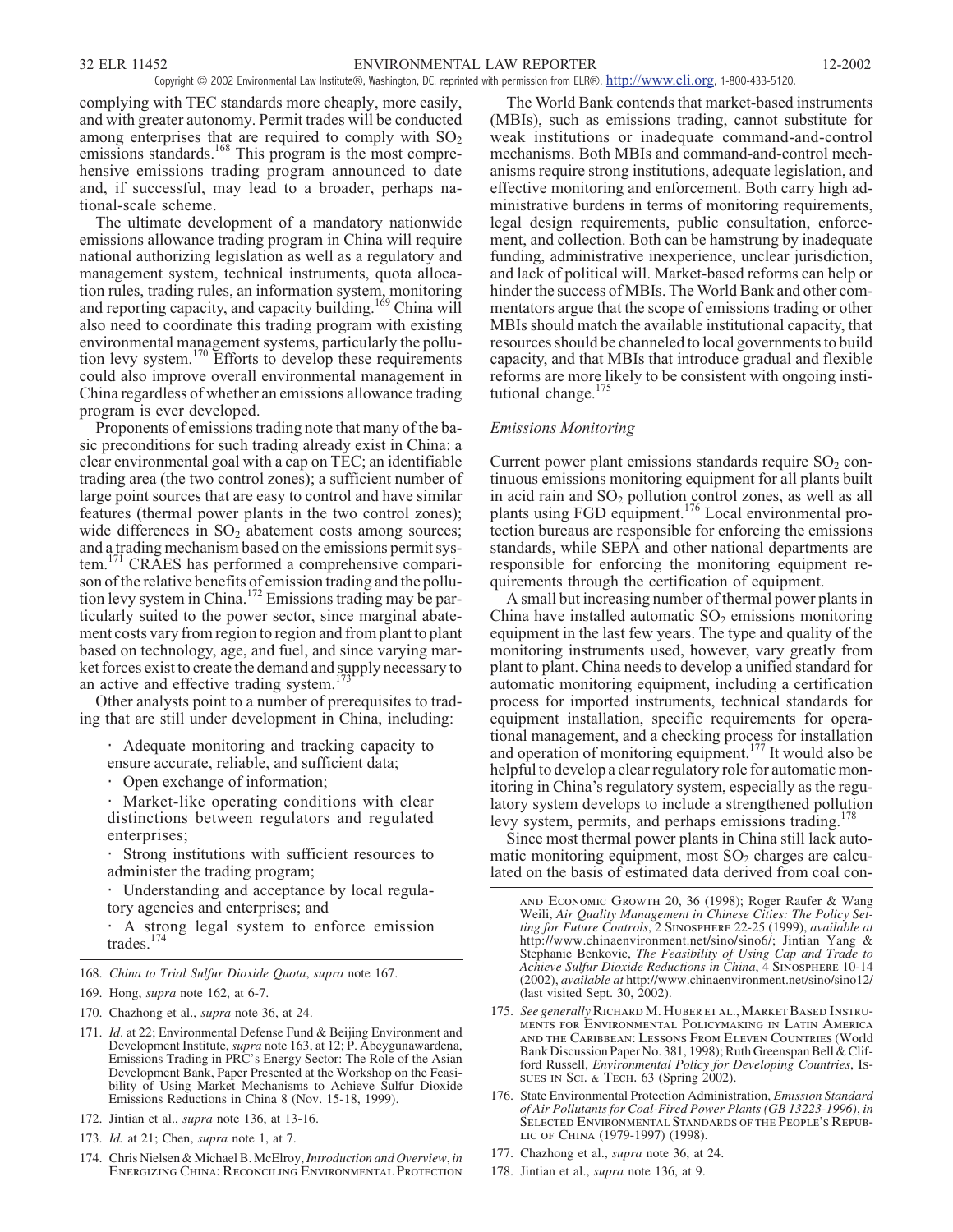NEWS & ANALYSIS 12-2002 32 ELR 11453

Copyright © 2002 Environmental Law Institute®, Washington, DC. reprinted with permission from ELR®, <http://www.eli.org>, 1-800-433-5120.

sumption. The dominant method of calculating emissions is the material balance method, which theoretically should provide satisfactory estimates, but only when no treatment methods are in use.<sup>179</sup> Some cities in China are unable to develop this estimated data since they lack the means to measure the sulfur content of coal.<sup>180</sup> SEPA and CRAES believe that automatic monitoring equipment should be required for all large power plants with sufficient technical capabilities<br>and capital for monitoring equipment  $\frac{181}{181}$ and capital for monitoring equipment.<sup>1</sup>

# **China's Prospects for Blue Skies and Taming the Dragon Heads**

China is beginning to recognize the structural and institutional deficiencies that have plagued full enforcement of its relatively strong laws and policies. However, a number of systemic obstacles remain, ranging from divergent centrallocal priorities, to lack of central financial influence over localities, to weak mechanisms for publicizing laws and ensuring consistent application and enforcement.

As the World Bank has come to realize, informal regulatory systems based on public education and disclosure regarding the sources and impacts of pollution can provide a powerful lever for curbing industrial emissions.<sup>182</sup> SEPA has been working hard to use the media to improve public awareness of environmental issues and to enhance citizen involvement in environmental activities through such means as the environmental impact assessment process. Some cities have installed hotlines for citizens to call in to complain, and some include giving rewards to those who report pollution violations.<sup>183</sup>

As China restructures its power sector to allow for more competition among generators and ultimately more foreign participation, it will become increasingly important to find ways to channel private investment into cleaner power options.<sup>184</sup> Although the government is encouraging a general switch in fuel toward natural gas and renewables in the near future, newly added generating plants are expected to continue to comprise overwhelmingly thermal (mostly coalfueled) power plants.<sup>185</sup> China can guide its emerging energy market along a sustainable development path by identifying and including environmental costs and benefits in energy prices.

The psychological and political dynamics implicated in China's full entry to the world community, indicated in part by China's 2001 accession to the World Trade Organization

- 180. Hangchen & Bingjiang, *supra* note 141, at 399.
- 181. Fan et al., *supra* note 67, at 18.
- 182. *See The World Bank, Greening Industry: New Roles for Communities, Markets, and Governments* 144-48 (2000).
- 183. *Tough Campaign Clears Air*, *People's Daily Online*, Sept. 26, 2001, *at* http://english.peopledaily.com.cn/200109/26/print20010926\_ 81055.html (last visited June 4, 2002).
- 184. As of mid-2002, there were 39 Sino-foreign power plants in China, with a total installed capacity of 27,000 MW, comprising 8.5% of China's total. *China Power Reform Will Not Hurt Foreign-Invested Power Plants*, *Alexander's Gas & Oil Connections*, June 13, 2002, *at* http://www.gasandoil.com/goc/company/cns22432.htm (last visited June 13,  $2002$ ).
- 185. Zhou Jiaping, EVA—The Austrian Energy Agency, *The Current Situation of China's Electric Power Industry*, (Nov. 14, 2001), *at* http://www.eva.ac.at/(en)/projekte/china\_power.htm. The author is the director of the general engineering office of the Chongqing Energy Conservation Technical Service Center.

(WTO), should not be underestimated as a motivator to improve China's environment. In many ways, it is evident that China wishes to become a developed country as soon as possible and views its severe pollution shamefully as demonstrative of its "backwardness." Any perceived intransigence on China's part in terms of its "right" to pollute as a developing country has been studiously avoided in the past decade, as the country even goes as far as to take a leading role in multinational environmental treaty regimes.<sup>186</sup> This recognition of the "reputational capital" inherent in environmental policymaking will induce further progress in this area.<sup>187</sup>

# *Structural and Economic Issues With Environmental Enforcement*

Although the central government has been very active in developing policies to control  $SO_2$  emissions and improve power plant efficiency, enforcement of these policies at the local level remains a serious problem. A key obstacle to reforming the environmental protection regime in China is institutional. Although there are almost 100,000 local environmental protection officials in China charged with the enforcement of China's environmental laws and regulations, these officials are paid and supervised by the local municipality.<sup>188</sup> Thus, though they receive their mandates from the central government, their actual loyalties will most probably lie with their mayors or governors who hold the purse strings and directly supervise their work. Since localities view economic and social concerns as more immediate and politically weighty than environmental protection, pollution enforcement will often be disregarded.<sup>189</sup>

Another major obstacle is a lack of financing from the central government, even though the Tenth Five-Year Plan calls for 1.3% of GDP to be spent on environmental protection by  $2005.^{190}$ 

The editors of *Energizing China: Reconciling Environmental Protection and Economic Growth* argue that there are structural barriers to the enforcement of emissions control policy options that make them unlikely to be broadly effective in the next 10 to 20 years. They note that there are systemic and deeply rooted reasons why power plants emit pollutants that will be difficult to overcome in a political and economic system absorbed in transition.<sup>191</sup>

The reasons for weak environmental enforcement have been analyzed extensively.<sup>192</sup> They include overwhelming

- 187. Alford & Liebman, *supra* note 65, at 714-15.
- 188. *Id*. at 710.
- 189. *See Ma Xiaoying & Leonard Ortolano, Environmental Regulation in China: Institutions, Enforcement, and Compliance* 8-9, 33-40, 60-69 (2000).
- 190. *See Logan*, *supra* note 57, at 5.
- 191. Nielsen & McElroy, *supra* note 174, at 7.
- 192. *See, e.g.*, *Hua Wang et al., Incomplete Enforcement of Pollution Regulation: Bargaining Power of Chinese Factories* (New Ideas in Pollution Regulation Research Paper, The World Bank, Aug. 2001), *available at* http://www.worldbank.org/ nipr/china/IncompleteEnforcementofPollutionRegulation.htm (last visited June 12, 2002); Alford & Liebman, *supra* note 65; Raufer & Weili, *supra* note 174; Kenneth Lieberthal, *China's Governing System and Its Impact on Environmental Policy Implementation*, 1 *China Env't Series* 3 (Working Group on Environment in

<sup>179.</sup> *Id.* at 6.

<sup>186.</sup> In addition to the climate change mitigation progress mentioned above, in 1996 China was also the first country to adopt an "Agenda 21" plan for sustainable development after the 1994 United Nations Conference on Environment and Development in Rio.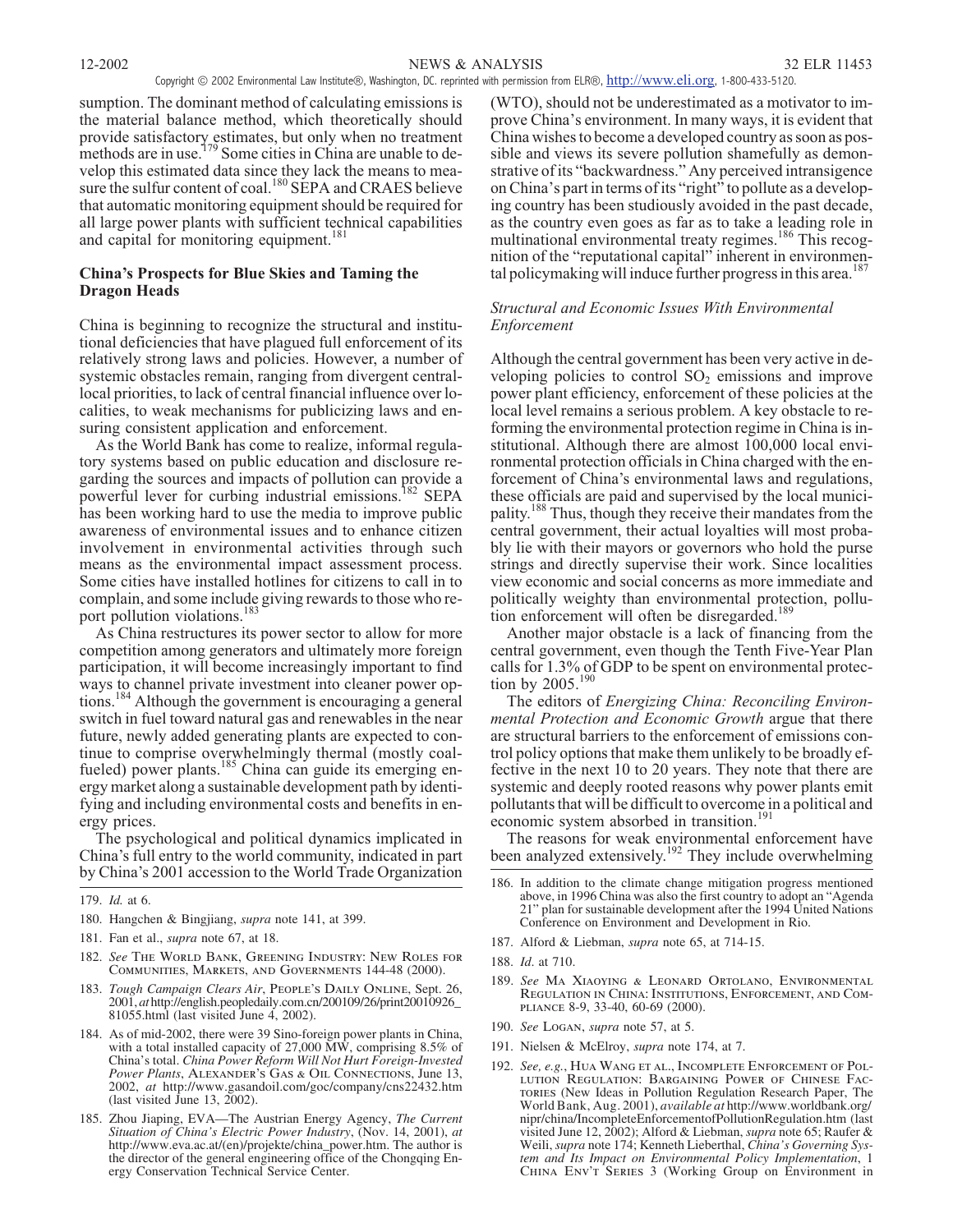pressure to expand the local economy, SEPA's lack of horizontal and vertical administrative leverage,<sup>193</sup> personnel and budget limitations, vaguely drafted provisions allocating responsibility and liability, <sup>194</sup> a complicated distribution of environmental enforcement power, a low level of public awareness, a lack of transparent decisionmaking, and a weak judicial system.<sup>195</sup> Local governments often ignore or give low priority to environmental directives from the central government that are not required by national law, are too complex or irrelevant, or amount to unfunded mandates.

One factor exacerbating the lack of local adherence to centrally established environmental laws has been the vagueness of wording in the regulations. On the one hand, localities are given freedom and flexibility to implement as best they see fit; on the other, ambiguity leaves lots of room for discretion on whether to enforce the laws at all.<sup>196</sup> Local governments have neither the motivation nor do they receive the "stick" compelling them to enforce strict standards.<sup>197</sup>

Academics Kenneth Lieberthal and the late Michel Oksenberg have noted that despite numerous obstacles, China's central government can generally obtain high levels of compliance with its directives when all top leaders agree on an issue and give it high priority, and when the degree of compliance by lower levels is measurable. Most environmental policies, however, are too complex and subject to competing economic interests to be effective, so local officials will comply only when top leaders turn their attention to the issue and publicize their concern about it. Therefore, while foreign partners should work with central government authorities to gain support for environmental initiatives, they should also cultivate understanding and support

- 193. In December 1998, SEPA submitted a plant to the State Council de- signed to improve its vertical enforcement powers. SEPA proposed to consolidate the multilevel EPB network by demoting the lowest<br>level EPBs (county, township, and city) to the level of technical advisors, turning district level EPBs into branch offices, and requiring all local level EPBs to be appointed by upper level (provincial and independent municipal) EPBs. The State Council has reportedly approved these changes. SEPA also proposed to set up supervision teams at the national and provincial levels to monitor the performance of lower level EPBs, but the State Council reportedly believes that this move would be disruptive, and decided that if any supervi- sion is done it will be by cross-government teams across a range of functions. *Reorganization of China's Environmental Institutions*, 2 *China Envtl. Rev.* 2 (Dec. 1998/Jan. 1999).
- 194. In a July 1999 decree, SEPA set a range of increasingly stringent administrative penalties for violations, coordinated penalties for transregional pollution, and set procedures for imposing, reviewing, and executing administrative penalties. State Environmental Protection Agency, Methods of Administrative Penalty of Environmental Protection, Decree No. 7 (1999).
- 195. China is trying to improve the court system by opening all trials to the public except those involving national secrets, personal privacy, and minors, and by asking news media to publicize how the courts handle trial.*Courts Opening to Public*, *China Daily*, Jan. 28, 2000, *at* http://www.china.org.cn/English/News/Society/0128/04.htm. The Supreme People's Court has also issued new regulations to curb nepotism and corruption among judges. *Corrupt Judges Face Crackdown*, *South China Morning Post Internet Edition*, Feb. 1, 2000, *at* http://www.scmp.com/News/Template/Print/Article.asp.
- 196. Zusman, *supra* note 78.
- 197. *See generally* Beach, *supra* note 192.

in the localities whose actions can make a significant difference. The most successful approaches will work to build consensus among key units and individuals, and tie environmental improvements to short-term economic growth if at all possible.<sup>198</sup>

Lieberthal notes that there are a number of trends in China that, over time, will enhance its capacity and desire to move toward sustainable development. These include:

Greater circulation of information based on a more relaxed view toward release of data, better communications infrastructure, and more tolerance for a diversity of views on technical issues;

Greater expertise based in part on increased contacts with the international environmental community, better educational resources within China, and resources dedicated to tackling environmental problems;

Growing concern with the quality of life as the standard of living increases, which leads to the government's greater willingness to consider the opinions of the population and to try to be responsive to popular sentiment;

Greater understanding on the part of national political leaders of the real costs of environmental degradation; and

Gradual separation of government and enterprises, which may result in greater official willingness to enforce environmental standards.<sup>199</sup>

The central government's granting of power to localities to adopt more stringent air pollution standards has in some cases allowed the provincial and municipal authorities to demonstrate political and economic willingness and feasibility even when the central level was unprepared to promulgate stricter standards.<sup>200</sup> This is evidenced particularly in the case of Beijing, which has made significant strides in improving its local air environment, as described below.

The State Council's initiatives rely heavily on command-and-control mechanisms such as forced closures of small-scale power plants and high sulfur coal mines, prohibitions on new construction, relocation of existing plants away from city centers, and the compulsory use of desulfurization equipment. These measures carry the weight of central government authority and, if successful, could significantly reduce  $SO_2$  emissions. Some analysts believe that measures like these, which focus directly on the energy sector instead of China's policy apparatus, may prove more effective in reducing emissions in the near-to-medium term than an approach focused primarily on emission control standards and market-based incentives.<sup>201</sup>

Command-and-control measures, however, are likely to encounter a great deal of resistance from local governments,

- 198. Lieberthal, *supra* note 192, at 6-7; *see generally Kenneth Lieberthal & Michel Oksenberg, Policy Making in China: Leaders, Structures, and Processes* (1988).
- 199. Lieberthal, *supra* note 192, at 6-7.

201. Nielsen & McElroy, *supra* note 174, at 8.

U.S.-China Relations, The Woodrow Wilson Center ed., 1997); Michel Oksenberg, Discussion, Power Sector Regulatory Reform in China: Workshop on Encouraging Energy Efficiency and Renewable Energy (Beijing, Nov. 8, 1999); Marilyn Beach, *Local Environment Management in China*, 4 *China Env't Series* 21-31 (2001); *Environmental Compliance and Enforcement: The Real Story*, 1 *China Envtl. Rev.* 5 (Oct. 1997).

<sup>200.</sup> Alford & Liebman, *supra* note 65, at 727, 732, 733 (also noting that stricter revisions to the Air Pollution Prevention and Control law were driven in part by local governments, "in particular Beijing, which faced massive environmental problems but which felt that their ability to enact tougher regulations was limited by the 1995 APPCL").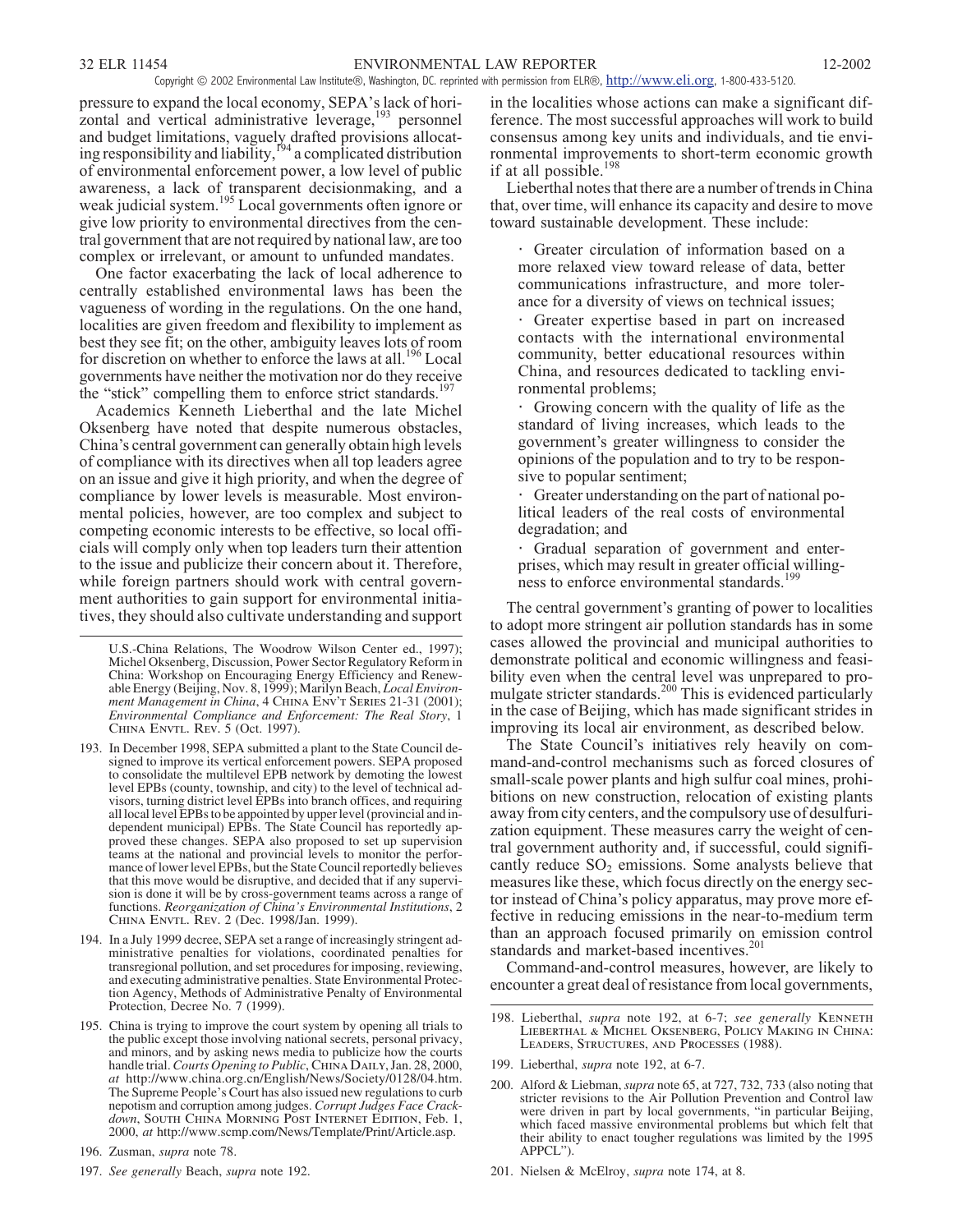especially if they threaten the local economy and eliminate jobs, not to mention cutting off local sources of tax income.<sup>202</sup> Moreover, they may not be the most cost-effective way to reduce total power plant emissions.<sup>203</sup> Requiring all plants to install desulfurization equipment does not recognize the highly varying costs of control among different plants and the potential for reducing emissions through increased efficiency and cleaner production methods. End-of-pipe desulfurization methods also increase a plant's energy requirements and therefore its emissions of other pollutants.<sup>204</sup>

The best approach may be one that combines policy development, pollution control technology, and direct measures to adjust China's energy structure, while gradually developing the economic, institutional, political, and legal structures necessary for the adoption of market-based instruments.<sup>205</sup> Strengthening China's existing regulatory system can help provide the necessary incentives for power plants to undertake both pollution prevention/efficiency strategies and end-of-pipe control mechanisms where appropriate.

Regardless of which emission standards China adopts, however, enforcement will remain a major problem. The 2000 APPCL allows localities some flexibility via the TEC system in *how* SO<sub>2</sub> emission standards are met—through such means as efficiency improvements, cleaner production methods, or emission credit/allowance trading. Uniform standards and requirements for emissions monitoring and reporting are still needed and will become essential if China wishes to adopt national market-based regulatory systems such as emissions allowance trading. SEPA's efforts to revamp and expand the overall pollution levy system should also help to strengthen the enforcement system, especially if it includes a new mechanism for the utilization of pollution levy revenues, such as a national Environmental Protection Fund.

More recently, World Bank researchers have determined that enforcing pollution charges in China has been heavily dependent on several factors: whether the polluting firm was state or privately owned; the financial stability of the firm; and the popularly known social impact of the emissions of the polluting firm.<sup>206</sup> The researchers collected data from one Chinese municipality of three million people, noting that municipalities are responsible for enforcing the pollution levy system. Because local EPBs lack power to force industrial enterprises to pay fees, remittance is determined ultimately through a bargaining process between the environmental officials and the enterprise. $207$  They found that state-owned firms, unstable financial situations, and lower social impact all resulted in a greater bargaining power on the part of the enterprises trying to reduce pollution levies.<sup>208</sup>

202. *See supra* note 16 and accompanying text.

- 203. Robert Stavins & BradleyWhitehead, *Market-Based Environmental Policies*, *in Thinking Ecologically: The Next Generation of Environmental Policy* 106 (Marian R. Chertow & Daniel C. Esty eds., 1997).
- 204. *See Research Team of China Climate Change Country Study*, *supra* note 1, at 229.
- 205. Raufer & Weili, *supra* note 174, at 27.
- 206. *Wang et al.*, *supra* note 192, at 4.
- 207. *Id.* at 7.
- 208. *Id.* at 15.

Recent state-issued statistics, if accurate, provide some hope that China is getting serious about local enforcement of its pollution laws in general. During three months of summer 2001, SEPA screened 1.4 million enterprises for pollution violations and "punished" 8,754 for "seriously contaminating the environment."<sup>209</sup> Of these, 27% were shut down completely, and 56% were fined.<sup>210</sup> Punishment measures also included penalizing managers personally.<sup>211</sup> Another 9,000 enterprises were found to have violated environmental laws to a lesser extent.<sup>212</sup> In addition, in August 2001, SEPA announced that it had punished officials in eight provinces, including vice mayors and heads of local EPBs, for not enforcing national environmental protection laws.

### *Public Environmental Awareness and Participation*

In order to legitimize its pro-environment agenda and overcome its lack of a financial carrot, SEPA is taking a number of steps to increase public awareness of environmental issues. A number of cities have begun to broadcast weekly readings of their local air quality. The cities monitor  $SO_2$ ,  $NO<sub>x</sub>$ , and total suspended particulates and combine the three readings into a weekly air pollution index. The program is successful and homebuyers in Shanghai reportedly consider air pollution index readings when deciding where to live. The Beijing city government began to publish daily air quality reports in 1999.<sup>214</sup> The air pollution forecasts were an explicit step toward helping SEPA with its enforcement problems, and have been acknowledged as such by SEPA Deputy Director Wang Xinfang.<sup>215</sup>

In addition, the Environmental Protection Law requires municipalities to publish periodic reports on local environmental standards and pollution control measures. In 1997, SEPA pressed Beijing and Shanghai to disclose the details of their environmental violations to the public.<sup>216</sup> In August 1997, Beijing held its first public press conference, in which it discussed the state of the city's environment. $21$ 

Public hotlines have been set up in major cities, and the government appears more than willing to hear from local citizens about excessive polluters. SEPA's publicly accessible website recently published statistics on the number of public complaints referring to environmental pollution. In 2001, 367,402 complaint letters were received from the public on environmental issues.<sup>218</sup> Of that number, SEPA reportedly attended to 349,454 complaints.<sup>219</sup>

209. *Tough Campaign Clears Air*, *People's Daily Online*, Sept. 26, 2001, *at* http://english.peopledaily.com.cn/200109/26/print20010926\_ 81055.html (last visited June 4, 2002).

- 213. U.S. Embassy Beijing, *Beijing Env't, Sci. & Tech. Update*, Sept. 7, 2001, *available at* http://www.usembassy-china.org.cn/english/ sandt/estnews090701.htm (last visited Apr. 25, 2001).
- 214. *Air Pollution Blocks Beijing's Blue Sky*, *Env't News Serv.*, Sept. 1, 1999.
- 215. *China to Release Daily Air Quality Forecast*, *People's Daily Online*, June 4, 2001, *at* http://english.peopledaily.com.cn/200106/ 04/eng20010604\_71748.html (last visited June 4, 2002).
- 216. *Publicizing Pollution Data*, *China Env't Rep.*, Apr. 30, 1997, at 5.
- 217. *News in Brief*, *China Envtl. Rev.*, Dec. 1997, at 4.
- 218. SEPA 2001 *Envtl. Statistics Bull.*, *supra* note 14.
- 219. *Id.*

<sup>210.</sup> *Id.*

<sup>211.</sup> *Id.*

<sup>212.</sup> *Id.*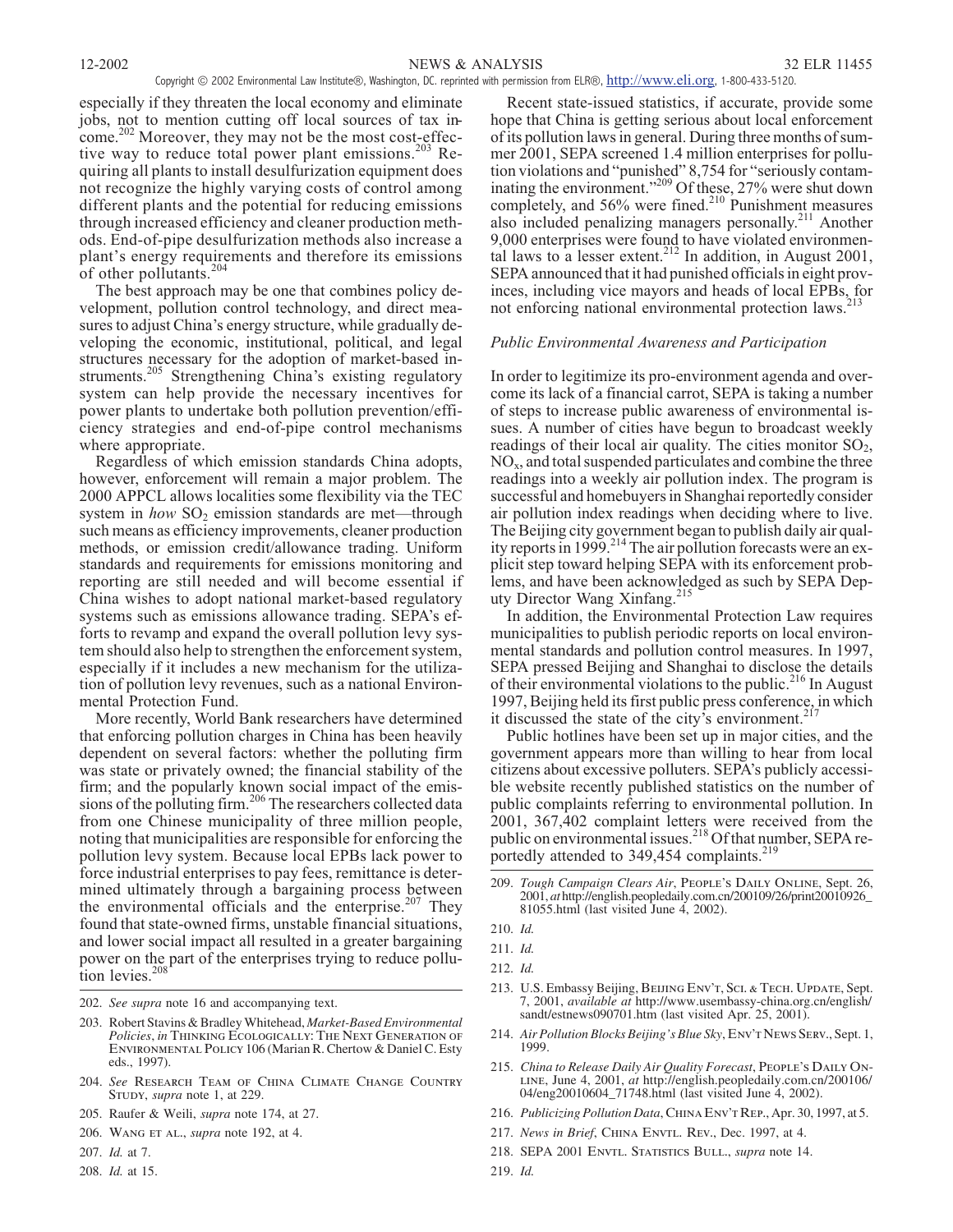SEPA and the NPC Committee on Environmental Protection and Natural Resources Conservation have also completed an "All-China Trans-Century Environmental Tour," a four-year program aimed at exposing polluters to the public through television, newspapers, and other media. $^{22}$ 

SEPA is also working to enhance citizen involvement in environmental activities. The 1996 Amendments to the Water Pollution Prevention and Control Law provide for the consideration of public comments related to construction, reconstruction, or demolition projects that will impact water quality.<sup>221</sup> More recently, the draft power plant emissions standards, released in late December 2001, were published in the *China Environment News* periodical and specifically designated as open for public comment.<sup>222</sup> A number of Chinese managers who have considered a public consultation approach appear to believe that it is feasible and even necessary to increase understanding and support for the myriad reforms being introduced. They indicate that the traditional decisionmaking approach of "Decide-Announce-Defend" is coming under increasing pressure.<sup>2</sup>

At the senior central government level, officials responsible for nationwide planning must deal with conflicting instincts: while air pollution is recognized as a key health hazard, leaders are perhaps predominantly concerned with maintaining their legitimacy—they keenly fear the disaffection of the growing population of unemployed workers laid off from nonproductive state-owned enterprises closed in recent years. Thus, although the leadership appears committed to its recent policy of closing small, inefficient power plants and polluting backyard coal mines, it must be simultaneously conflicted and torn about the resulting layoffs.<sup>224</sup> However, the solution of prioritizing jobs is not so clear when the sheer number of public complaints about a deteriorating local environment comes into consideration.

#### *Electric Power Pricing*

A guiding environmental principle for electricity restructuring should be the "polluter-pays" principle: that no electricity producer should be able to obtain a competitive advantage by creating pollution for which it is not held accountable. Full-cost energy pricing will not only level the playing field for renewables but will also provide incentives for energy efficiency and pollution prevention in thermal power plants.<sup>225</sup>

The current pricing structure of electricity is based on four factors: costs of power generation, transmission, and distribution; local living standards; market demand; and

- 220. *Qu Geping's Seminar: Progress Made, More Challenges Ahead*, *China Env't Rep.*, May 30, 1997, at 10.
- 221. *Zhang et al.*,*supra* note 28, at 47. Article 13 of the Law of the People's Republic of China on Prevention and Control of Water Pollution, art. 13 (adopted May 11, 1984; amended May 15, 1996).
- 222. *Zhonghua Renmin Gongheguo Guojia Biaojun [PRC National Standard]—Huodianchang Wuranwu Paifang Biaojun [Thermal Power Plant Pollutant Emission Standards] (Zhengqiu Yijian Gao) [Draft Soliciting Comments]*, *Zhongguo Huanjing Bao* [*China Env't News*], Dec. 24, 2001, at 3.
- 223. Desmond M. Connor, *Public Consultation for China's Environment*, 2 *Sinosphere* 28 (1999), *available at* http://www.china environment.net/sino/sino4/.
- 224. *Logan*, *supra* note 57, at 5.
- 225. Todd Strauss & John A. Urquhart, *Energy Prices and Environmen-tal Costs*, *in Thinking Ecologically: The Next Generation of Environmental Policy* 220, 227 (Marian R. Chertow & Daniel C. Esty eds., 1997).

type of recipient, e.g., agricultural, urban office, rural household. Prices are fixed by the pricing bureaus of provincial or municipal governments.<sup>226</sup> In 1995, coal sold to power plants was priced about 20 yuan/ton below market rates in order to maintain low electricity prices.<sup>227</sup> This policy had a chilling effect on the adoption of mandatory coal washing measures proposed in the 1995 Air Pollution Law.<sup>228</sup> More recently, low coal prices and low fees for pollution discharges have meant that little incentive exists to switch to cleaner fuels or to adopt pollution control equipment.

Although the government has improved the fee system by making fees applicable to all pollution discharges and by raising fees to 200 yuan/kg, this fee is still too low to induce behavior changes. In addition, while the central government establishes the level and structure of the fee system, local environmental officials still have the responsibility (and political burden) of collecting the fees. $22$ 

At every stage of the electricity restructuring process, China has opportunities to introduce environmental costs and benefits into the electric power system. These include identifying, analyzing, and disclosing the effects and costs of pollution on human health and natural ecosystems; setting baseline emission and efficiency requirements; establishing monitoring and reporting requirements; charging for emissions through fees or taxes; eliminating subsidies that distort fuel prices; allowing flexibility in meeting emission requirements through increased efficiency, cleaner production, and ultimately emission credit or allowance trading; and developing the necessary institutions to administer and enforce these programs.<sup>230</sup> China has made progress in each of these areas, but faces tremendous challenges during the implementation stage.

Another promising mechanism for promoting cleaner energy in China is a renewable portfolio standard, also known as a mandatory market share. Such standards are intended to ensure that a certain percentage of retail suppliers' electricity sales are generated from renewable resources such as wind, solar, and qualifying hydropower. Upwards of 30 American states have adopted a renewable portfolio standard, including as part of recent electric utility restructuring legislation.<sup>231</sup> China's Tenth Five-Year Plan includes language supporting the development of its own domestic renewable portfolio standard.<sup>2</sup>

# *The Impact of WTO Entry on Air Pollution in China*

China's recent accession to the  $WTO^{233}$  means that more

227. Alford & Liebman, *supra* note 65, at 719-20.

- 229. *Wang et al.*, *supra* note 192, at 4.
- 230. Strauss & Urquhart, *supra* note 225, at 229.
- 231. *See* Union of Concerned Scientists, *Table C-1, State Minimum Renewable Energy Requirements (as of May 2002), available at* http://www.ucsusa.org/energy/state\_rps.pdf (last visited June 25, 2002). *See also* Jan Hamrin, *Background Paper on Electric Industry Restructuring and Renewable Energy and Energy Efficiency Public Benefit Programs in California*, Prepared for the Energy Foundation, Mar. 2000, at 13-15 (on file with Barbara Finamore).
- 232. *See* Center for Resource Solutions, *The China Program*, *at* http:// www.resource-solutions.org/China.htm (last visited Oct. 1, 2002).
- 233. Protocol on the Accession of the People's Republic of China, Nov. 19, 2001 (annexed to the WTO Decision on the Accession of the People's Republic of China, done at the Ministerial Conference of the World Trade Organization at Doha, Qatar).

<sup>226.</sup> Jiaping, *supra* note 185.

<sup>228.</sup> *Id.* at 719.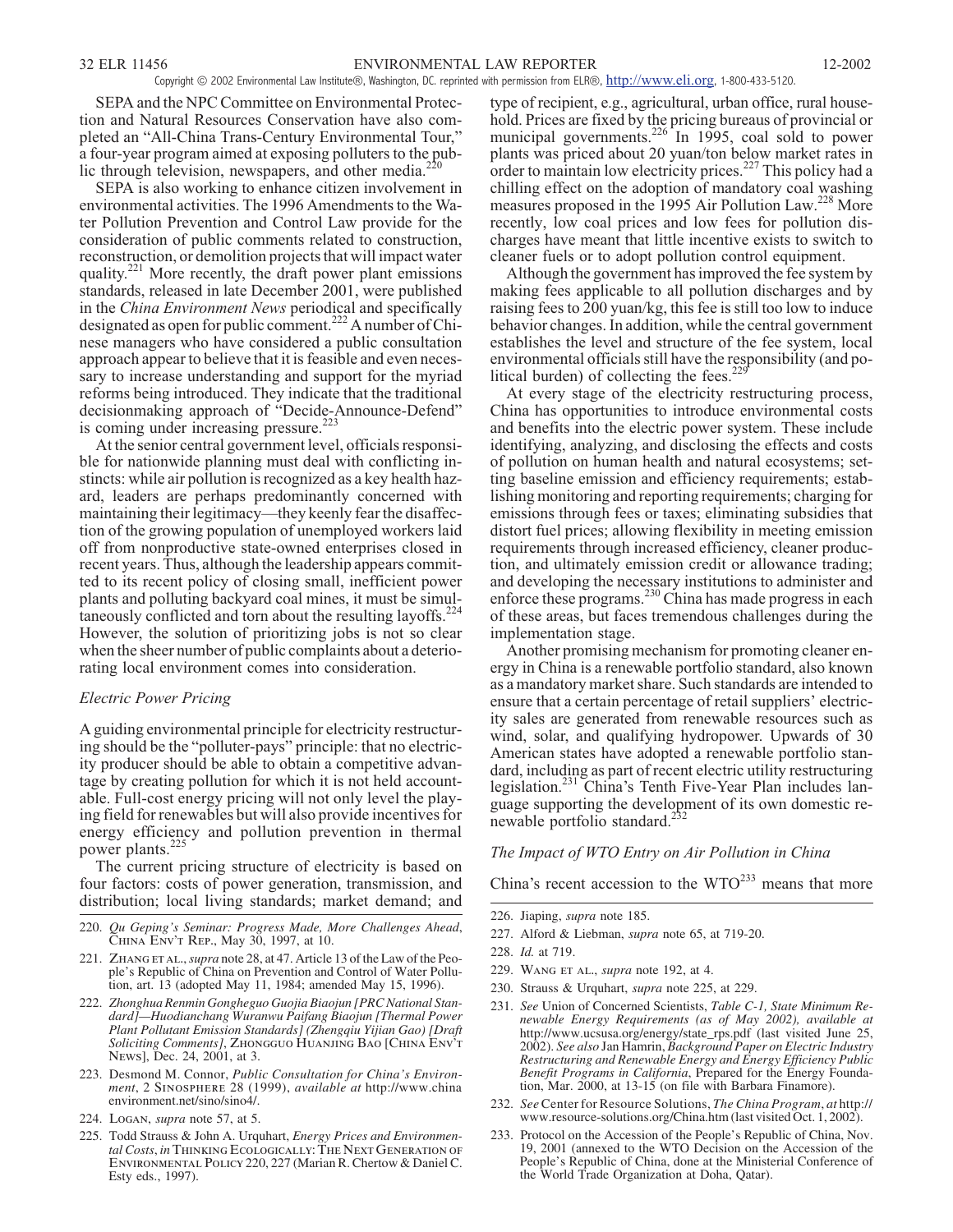laws and regulations pertaining to the environment and affecting international trade must be published and released in draft form for public comment.<sup>234</sup> Acceptance of these WTO provisions, provided for specifically under the Agreement on Sanitary and Phytosanitary Measures and the Technical Barriers to Trade Agreement Under the General Agreement on Tarriffs and Trade/WTO,<sup>235</sup> are perhaps indicated by the March 2002, publication of the December 24, 2001, draft power plant emissions standards, specifically labeled "open for comment."<sup>236</sup>

However, it has been widely noted that China's long-standing institutional structure and weak legal and judicial systems will likely impede smooth and widespread acceptance of these new procedures. Some systemic issues that have been identified by Richard Ferris and Zhang Hongjun include the current peripheral role of courts in China, the political sensitivity toward creating new responsibilities for bureaucrats, and the preexisting sense of propriety and secrecy held by government officials toward official documents.<sup>2</sup>

# *Beijing Hosts 2008 Summer Olympics*

The State Council named Beijing, the world's most polluted capital city, as its top priority for urban environmental cleanup, especially during and after China's successful bid to host the 2008 Summer Olympics.<sup>238</sup> As the level of public awareness and environmental concern has risen, the Beijing government has shown a growing degree of political will and muscle in fighting pollution. Beijing's Vice Mayor held a press conference on October 14, 1999, to announce the beginning of stage three of the city's year-old clean air campaign. Premier Zhu Rongji conducted a personal inspection of the city's environmental efforts to demonstrate high-level support for this campaign.<sup>239</sup>

During the first two stages of the campaign, Beijing issued 46 new air pollution measures, established coal-free zones, removed nearly 40,000 older vehicles off the roads, and dispatched about 600 buses and taxes using liquified pe-

- 235. Agreement on the Application of Sanitary and Phytosanitary Measures, Apr. 15, 1994, Agreement Establishing the World Trade Organization, Annex 1A, *in Final Act Embodying the Results of the Uruguay Round of Multilateral Trade Negotiations, Marrakesh,* 15 *April* 1994 69 (1994); Agreement on Technical Barriers to Trade, Apr. 15, 1994, *id.* at 17. Richard J. Ferris Jr. & Hongjun Zhang, China's Expanding Environmental Regulatory Regime and the Implications of WTO Membership on the Regime's Future Development, Powerpoint Presentation to the Environment Section Luncheon Briefing, Women in International Trade (Washington, D.C., Apr. 3, 2002) (on file with Barbara Finamore). *See generally* Richard J. Ferris Jr. & Hongjun Zhang, *The Challenges of Reforming an Environmental Legal Culture: Assessing the Status Quo and Looking at Post-WTO Admission Challenges for the People's Republic of China*, 14 *Geo. Int'l. Envtl. L. Rev.* 429 (2002).
- 236. *See* discussion on Draft Output-Based Emissions Standards,*supra*.
- 237. Ferris & Zhang, *supra* note 235.
- 238. Andrew Ness, *Blue Skies for the Beijing Olympics*,*The China Bus. Rev.* (2002), *available at* http://www.chinabusinessreview.com/ 0203/ness.html (last visited Oct. 1, 2002).
- 239. U.S. Embassy Beijing, *Beijing Gets Serious About Air Quality*, (Oct. 1999) *at* http://www.usembassy-china.org.cn/english/sandt/Bjairwb. htm.

troleum gas (propane) or natural gas.<sup>240</sup> Beijing is now making plans to move its 700 large state-owned enterprises outside the city's central area and to ensure that the plants upgrade to cleaner and more efficient technologies as part of the relocation process.<sup>241</sup>

Beijing claims that these measures have brought  $SO<sub>2</sub>$ concentrations in Beijing to their lowest level in a decade. This may have been largely the result of temporary emergency measures to prepare the city for the 50th anniversary celebration in October 1999, including the closure of 25 heavy industry and coal-fired power plants.<sup>242</sup> Yet official statistics show that  $SO<sub>2</sub>$  levels fell in nine consecutive months through September 1999 by an average of 25% compared with the same month of  $1998.<sup>243</sup>$ 

As described above, Beijing has also increased its  $SO<sub>2</sub>$ pollution levy rate to the highest level in China. In June 1999, the State Council approved an  $SO_2$  emission rate increase of 1.2 yuan/kg for Beijing, effective November 1999. This rate corresponds to approximately 7% of the price of coal in Beijing. Beijing hopes that this higher rate will stimulate polluters to reduce  $SO_2$  emissions or substitute high sulfur coal with low sulfur coal or cleaner energy generation resources.<sup>244</sup> Applying this new pollution levy effectively to power plants could make Beijing a model for the rest of the nation.

Shortly after Beijing was granted the privilege of hosting the 2008 Summer Olympics in July 2001, a long hoped-for accomplishment, the city announced it would devote U.S. \$6.6 billion or 4% to 5% of its GDP between 2003 and 2007 to improve the city's environment. $245$  This investment will be on top of U.S. \$5 billion already invested between 1998 and 2001 while Beijing was in the running for the site selection. Much of the investment will go toward developing Beijing's urban rail system as well as to reducing the occurrence of sandstorms by planting more trees and vegetation both within and surrounding the city. $246$ 

# *The Kyoto Protocol's Clean Development Mechanism*

Another potential venue through which to mitigate China's air pollution problems is to encourage the development of projects under the Kyoto Protocol's clean development

- 240. *Pollution Control Measures Pay Off*, *China Daily*, Mar. 22, 1999.
- 241. *Beijing Moving 700 Firms Out*, *China Daily*, Nov. 15, 1999, *available at* http://wwwchinaenvironment.com/news/nov99/1115beijing. htm. Beijing also required the Capital Steel factory (Shougang), one of the largest of its kind in the country, to give up its yearly goal of 10 million tons of steel and allot 130 million yuan of its annual 350 million yuan profit for pollution treatment. *Id.*
- 242. *Beijing to Clear the Air for Oct. 1 Celebrations*, *China Online*, Aug. 31, 1999,*at*http://www.chinaonline.com/industry/environmental/ NewsArchive/cs-protected/1999/august/c9083014.asp; *China: Leaded Gas Production to Stop; Natural Gas Pushed*, Reuters, Mar. 8, 1999.
- 243. U.S. Embassy Beijing, *supra* note 152.
- 244. Somewhat smaller rate increases of 0.3-0.6 yuan RMB/kg are being tested in Hangzhou, Jilin, and Zhengzhou, with plans to expand nationwide. *Id.* at 9.
- 245. *Ambitious Plan Ensures a Greener Beijing, People's Daily Online*, Sept. 7, 2001, *at* http://english.peopledaily.com.cn/200109/07/ print20010907\_79579.html (last visited June 4, 2002).
- 246. *Beijing to Improve Environment, Traffic for Olympics*, *China Online*, Apr. 3, 2002, *at* http://www.chinaonline.com (citing the *Beijing Olympic Action Plan*, *Zhongguo Huanjing Bao* [*China Env't News*], Mar. 30, 2002).

<sup>234.</sup> Richard Ferris Jr. & John Weiner, *WTO Membership: Promoting Sound Environmental Policy in China, China Envtl. Rev.*, Summer 2000, at 1, 3, *available at* http://www.asianenviro.com (on file with Barbara Finamore).